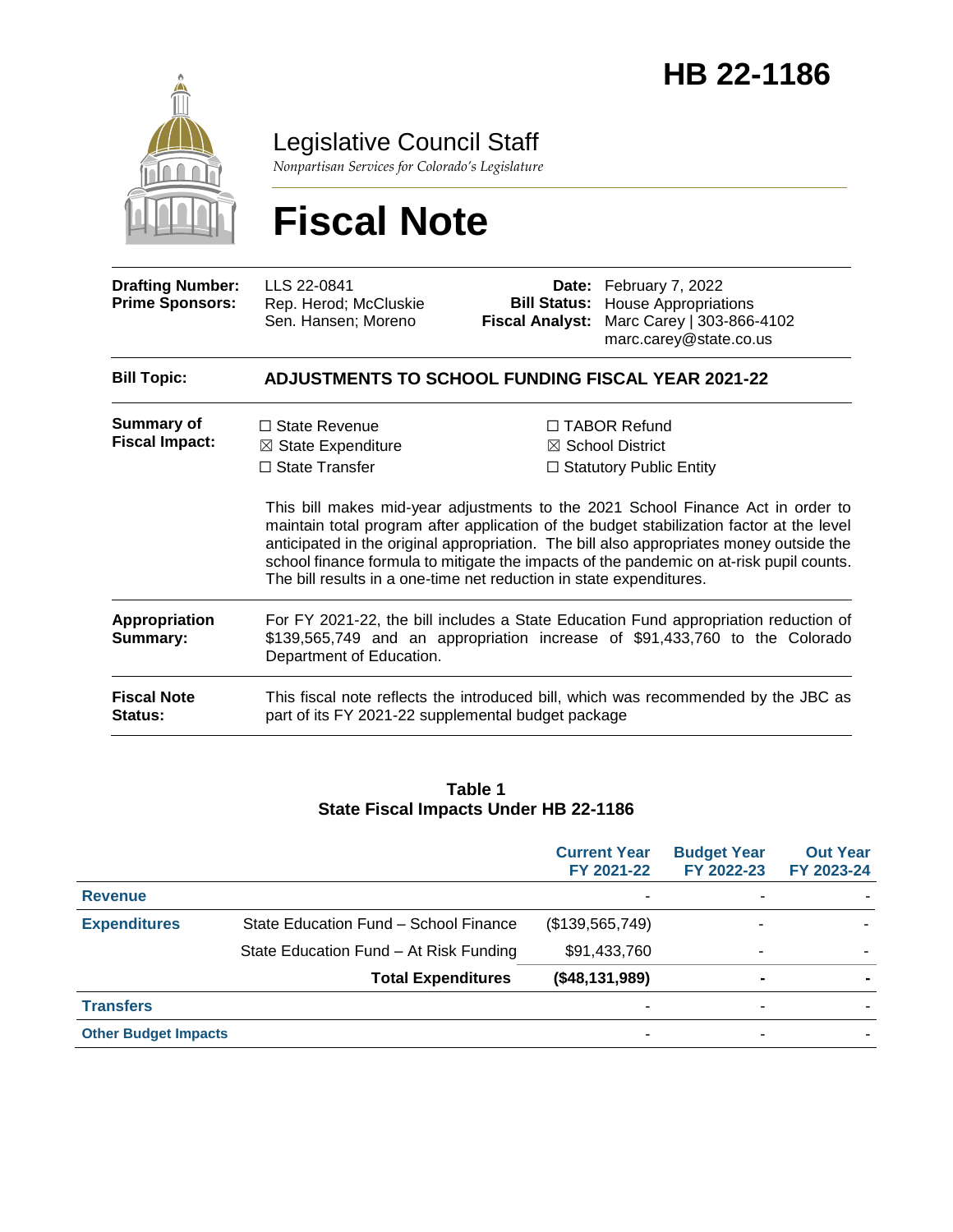Page 2

# February 7, 2022 **HB 22-1186**

### **Summary of Legislation**

**Formula funding.** This bill makes mid-year adjustments to the 2021 School Finance Act to maintain total program funding after application of the budget stabilization factor at the level anticipated by the original appropriation. Adjustments are based on the October 2021 student count and the 2021 certified property values.

The decrease reflects lower than expected enrollment for both students and at-risk students, which reduces total program funding before application of the budget stabilization factor by \$68.0 million, while local revenue available to support school finance is \$139.6 million higher than anticipated. The bill reduces the budget stabilization factor by \$68.0 million and in doing so maintains total program funding at its initial appropriation, while the higher local share decreases the state share of total program by \$139.6 million. These adjustments increase the statewide average per pupil funding after application of the budget stabilization factor by \$23.41, to \$9,014.58 in FY 2021-22.

**At-risk mitigation funding.** The bill provides an additional \$91.4 million outside of the school finance formula to offset the estimated undercount in at-risk pupils in the current year. At-risk mitigation funding is also provided to Charter School Institute (CSI) schools.

### **Background**

At the time that the Long Bill appropriation for school finance is established, many data are unknown. The initial appropriation is based on forecasts of the funded pupil counts, the number of at-risk students, and property tax revenue. Subsequently, school districts conduct a student count in October, county assessors and the State Board of Equalization certify the total valuation for assessment of all taxable property, and school district boards certify each district's mill levy for school finance. By early January, these data are finalized by school districts and compiled by the Colorado Department of Education (CDE). CDE annually submits a supplemental request to make mid-year appropriation adjustments based on actual data.

For FY 2021-22, the funded pupil count was 2,308 lower than forecast. In addition, the at-risk student count was 36,818 lower than projected. These two impacts decreased overall school finance funding by \$68.0 million. In addition, actual local property tax revenue in 2021 was \$116.6 million higher than the estimates that were used for the initial appropriation last spring, and actual specific ownership tax revenue came in \$23.0 million higher than forecast. Thus, the overall local share for total program increased by \$139.6 million. Table 2 details these adjustments.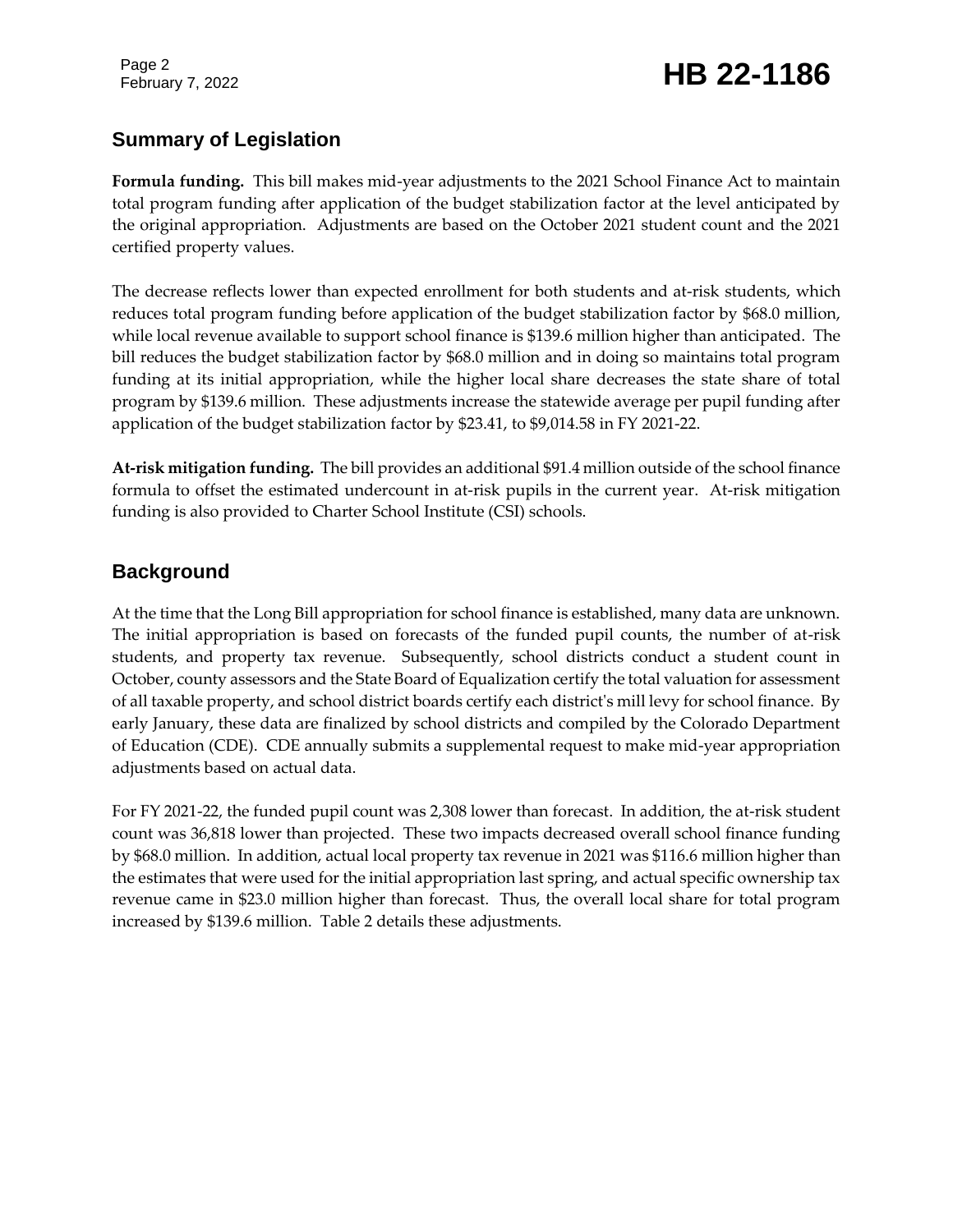|                                         | FY 2021-22<br>(initial) | FY 2021-22<br>(actual) | Mid-Year<br><b>Change</b> |
|-----------------------------------------|-------------------------|------------------------|---------------------------|
| <b>Funded Pupil Count</b>               | 888,556                 | 886,249                | (2,308)                   |
| At-Risk Pupil Count                     | 363,993                 | 327,175                | (36, 818)                 |
|                                         |                         |                        |                           |
| Local Share of Total Program (millions) | \$3,140.6               | \$3,280.2              | \$139.6                   |
| Property Tax (millions)                 | \$2,945.6               | \$3,062.2              | \$116.6                   |
| Specific Ownership Tax (millions)       | \$195.0                 | \$218.0                | \$23.0                    |

#### **Table 2 Changes in Pupil Count and Local Tax Revenue**

*Note: totals may not sum due to rounding.*

### **State Expenditures**

In the current FY 2021-22, the bill decreases state expenditures in CDE by a net \$48.1 million. The bill decreases the state share of school finance, paid from the State Education Fund, and increases expenditures from the State Education Fund for supplemental at-risk funding outside the formula.

**School finance.** This bill makes mid-year adjustments to school finance-related appropriations for FY 2021-22, decreasing the state share of total program by \$139.6 million and buying down the budget stabilization factor by \$68.0 million from the level of the original appropriation. The cost of total program funding prior to the application of the budget stabilization factor decreased by \$68.0 million due to lower than anticipated student and at-risk student counts.

Because local tax revenue for school finance came in higher than was projected last spring, money available for the local share is \$139.6 million greater than anticipated. Maintaining total program funding after application of the budget stabilization factor at its current level implies a decrease in the state share of total program by a like amount. Table 3 details mid-year adjustments to the FY 2021-22 appropriations for school finance.

|                                    | <b>Initial</b><br><b>Appropriation</b> | <b>Mid-Year</b><br><b>Change</b> | <b>Adjusted</b><br><b>Appropriation</b> |
|------------------------------------|----------------------------------------|----------------------------------|-----------------------------------------|
| <b>Total Program Funding</b>       | \$8,560,407,834                        | (\$67,976,234)                   | \$8,492,431,600                         |
| Local Share of Total Program       | \$3,140,627,102                        | \$139,565,749                    | \$3,280,192,851                         |
| State Share of Total Program       | \$4,848,537,248                        | (\$139,565,749)                  | \$4,708,971,499                         |
| <b>Budget Stabilization Factor</b> | (\$571, 243, 484)                      | \$67,976,234                     | (\$503, 267, 250)                       |
| Adjusted Total Program Funding*    | \$7,989,164,350                        | \$0                              | \$7,989,164,350                         |

#### **Table 3 Total Program Funding Under HB 22-1186**

*\*After the budget stabilization factor*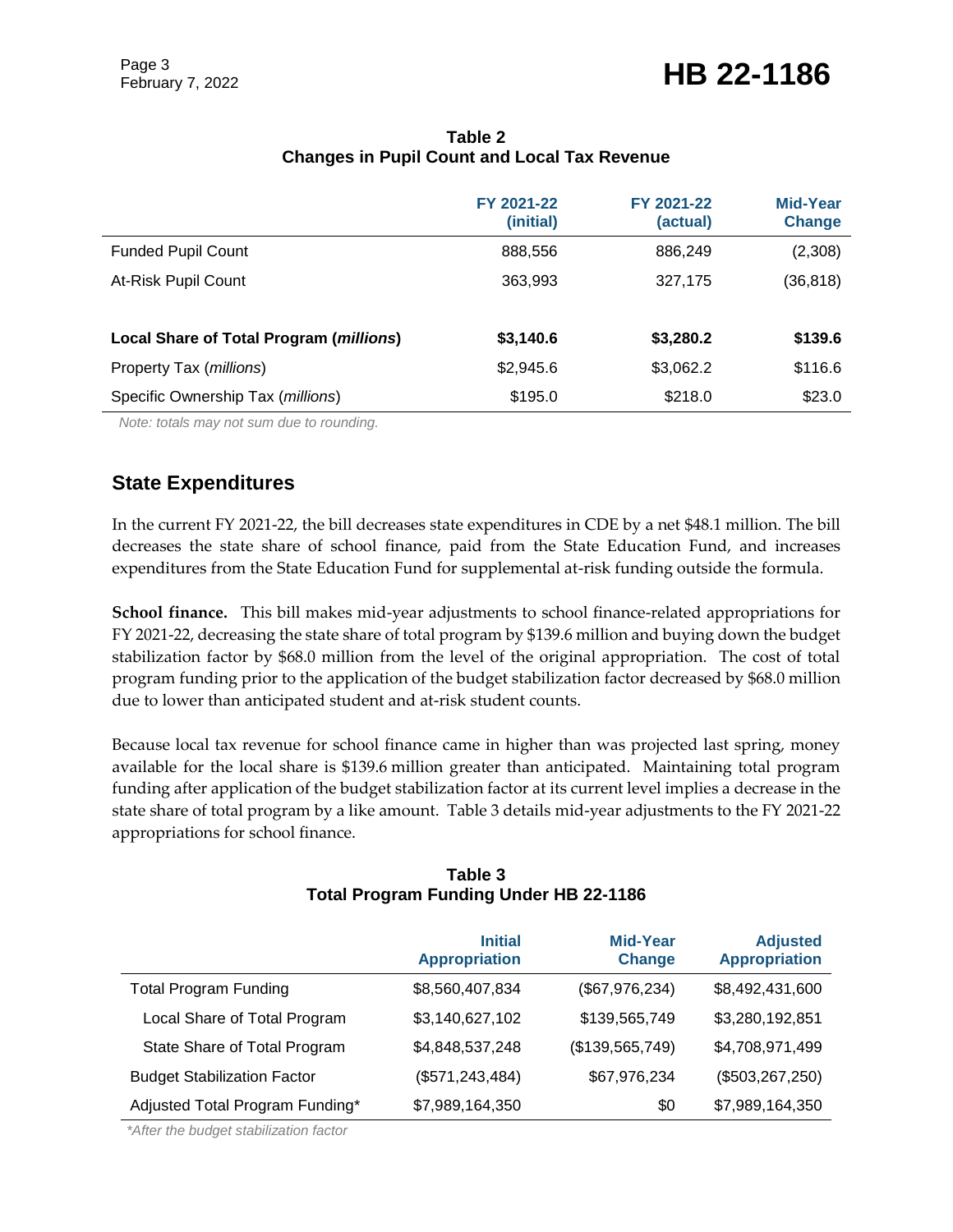# February 7, 2022 **HB 22-1186**

It should be noted that the statutory total program funding floor in the bill (\$7,988,675,434) is not the same as the actual total program funding that appears in Table 3 above. The statutory total program funding floor serves as a starting point for calculating the budget stabilization factor. The actual total program funding after application of the budget stabilization factor will be \$7,989,164,350, which is \$488,916 higher than the funding floor. The difference is the amount of the budget stabilization factor reduction attributable to the three school districts that are fully locally funded, and are thus not impacted by the budget stabilization factor in FY 2021-22.

**Budget stabilization factor.** By reducing the budget stabilization factor by \$68.0 million across all school districts, the bill decreases the budget stabilization factor in percentage terms from 6.67 percent to 5.93 percent.

**At-risk mitigation funding.** The bill provides an additional \$91.4 million outside of the school finance formula to mitigate the impacts of an artificially depressed at-risk pupil count. Because free lunches were universally provided during the pandemic, the number of free and reduced price lunch applications turned in was lower than the true number of eligible students. To protect against the potential undercounting of at-risk students, the true number of at-risk students was estimated using actual numbers of direct certification students, free lunch students, and reduced price lunch students in FY 2019-20, the latest year in which data did not contain pandemic-related distortions. Applying these totals to the number of direct certification students in FY 2021-22 (assumed to be unaffected by the pandemic) allows the CDE to impute estimates for the true number of free and reduced price lunch students in FY 2021-22 at the district level. Imputed totals were used to calculate supplemental at-risk funding, unless reported totals were higher.

It should be noted that the \$91.4 million includes additional funding for at-risk students at CSI schools. This money will be distributed directly to CSI.

### **School District**

**Formula funding.** Under this bill, total funding for school districts through the formula will be held constant from the funding amount that was originally appropriated for school finance in FY 2021-22, although the funding for individual districts will vary, depending on changes in pupil counts and local share. The constant cost of total program combined with the \$139.6 million increase in the local share requires a \$139.6 million decrease in the state's share of total program. District-level details for this funding adjustment are provided in Appendix A.

**Funding outside the formula.** Under this bill, districts will also receive a total of \$91.4 million to mitigate the estimated undercount of at risk pupils. CSI schools will also receive their share of this additional funding. District-level distributions for at-risk undercounting are detailed in Appendix B. Funding for CSI schools is included in their geographic accounting district.

### **Effective Date**

The bill takes effect upon signature of the Governor, or upon becoming law without his signature.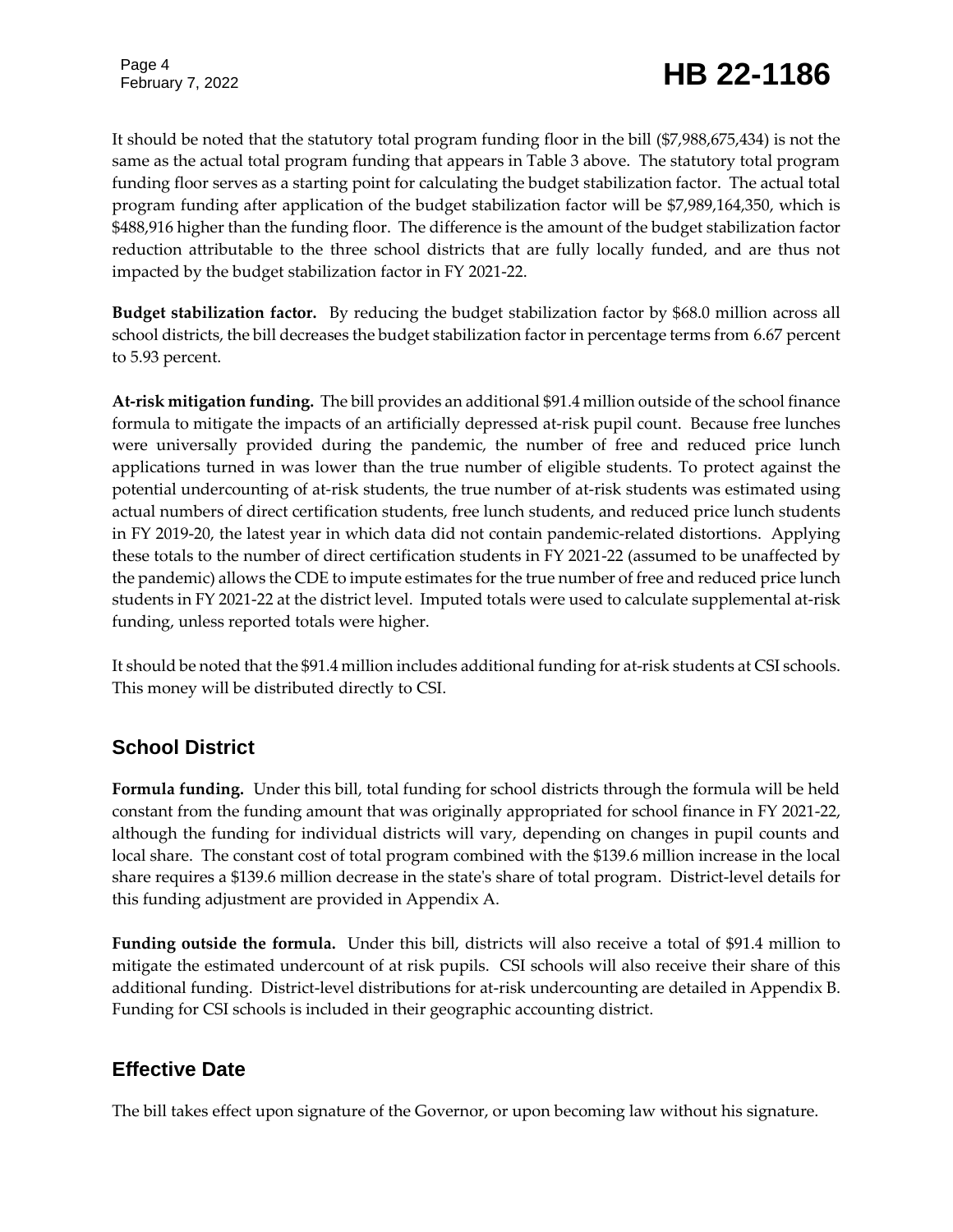Page 5

# February 7, 2022 **HB 22-1186**

## **State Appropriations**

For FY 2021-22, this bill requires and contains:

- an appropriation reduction of \$139,565,749 from the State Education Fund to the Colorado Department of Education for the state share of total program; and
- an appropriation increase of \$91,433,760 from the State Education Fund to the Colorado Department of Education for distribution to school districts for additional at-risk funding.

#### **State and Local Government Contacts**

Education Joint Budget Committee School Districts

The revenue and expenditure impacts in this fiscal note represent changes from current law under the bill for each fiscal year. For additional information about fiscal notes, please visit: [leg.colorado.gov/fiscalnotes.](https://leg.colorado.gov/fiscalnotes)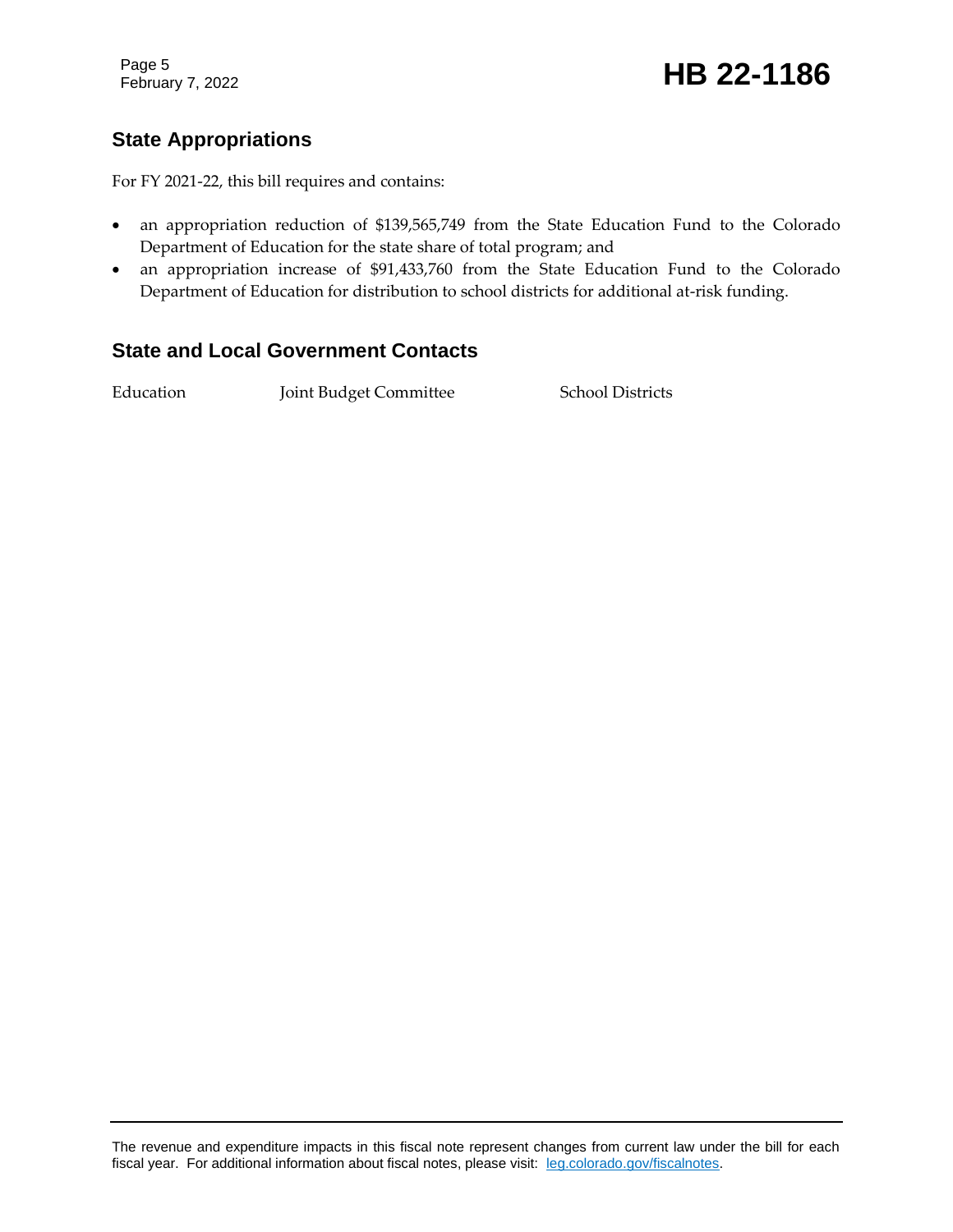|                  |                           | FY 2021-22 Under Current Law |                      |                            |  |                          | FY 2021-22 with HB 22-1XXX |                      |                              |  |                    | <b>Change from Current Law</b> |                      |                    |                    |
|------------------|---------------------------|------------------------------|----------------------|----------------------------|--|--------------------------|----------------------------|----------------------|------------------------------|--|--------------------|--------------------------------|----------------------|--------------------|--------------------|
|                  |                           | <b>Funded</b>                |                      |                            |  |                          | <b>Funded</b>              |                      |                              |  |                    | <b>Funded</b>                  |                      |                    |                    |
|                  |                           | Pupil                        |                      |                            |  |                          | <b>Pupil</b>               |                      |                              |  |                    | <b>Pupil</b>                   |                      |                    |                    |
| <b>County</b>    | <b>District</b>           | <b>Count</b>                 | <b>Total Program</b> | <b>State Share</b>         |  | <b>Local Share</b>       | Count                      | <b>Total Program</b> | <b>State Share</b>           |  | <b>Local Share</b> | <b>Count</b>                   | <b>Total Program</b> | <b>State Share</b> | <b>Local Share</b> |
| <b>ADAMS</b>     | <b>MAPLETON</b>           | 8,804                        | 79,614,116           | 56,047,607 \$              |  | 23,566,508               | 8,721                      | \$78,222,802         | \$51,164,176 \$              |  | 27,058,627         | (82.5)                         | (\$1,391,313)        | (\$4,883,432)      | \$3,492,118        |
| <b>ADAMS</b>     | <b>ADAMS 12 FIVE STAR</b> | 42,209                       | 374,021,976          | 282,711,425 \$             |  | 91,310,551               | 41,640                     | \$369,442,573        | \$274,138,072 \$             |  | 95,304,501         | (568.4)                        | (\$4,579,403)        | (\$8,573,353)      | \$3,993,950        |
| <b>ADAMS</b>     | <b>COMMERCE CITY</b>      | 7,026                        | 66,958,146           | 44,138,828 \$              |  | 22,819,318               | 6,923                      | \$65,319,440         | \$38,615,373 \$              |  | 26,704,067         | (103.3)                        | (\$1,638,706)        | (\$5,523,455)      | \$3,884,749        |
| ADAMS            | <b>BRIGHTON</b>           | 19,992                       | 172,660,346          | 116,349,114 \$             |  | 56,311,231               | 20,540                     | \$178,984,774        | \$117,081,234 \$             |  | 61,903,539         | 547.1                          | \$6,324,428          | \$732,120          | \$5,592,308        |
| <b>ADAMS</b>     | <b>BENNETT</b>            | 1,131                        | 10,555,624           | 4,559,041 \$               |  | 5,996,583                | 1,221                      | \$11,322,996         | \$5,200,623 \$               |  | 6,122,374          | 89.7                           | \$767,372            | \$641,582          | \$125,790          |
| <b>ADAMS</b>     | <b>STRASBURG</b>          | 1,076                        | 9,855,118            | 6,661,903 \$               |  | 3,193,216                | 1,112                      | \$10,261,155         | \$6,915,843 \$               |  | 3,345,312          | 36.2                           | \$406,036            | \$253,940          | \$152,096          |
| <b>ADAMS</b>     | <b>WESTMINSTER</b>        | 9,691                        | 90,815,979           | 65,328,256 \$              |  | 25,487,722               | 9,617                      | \$90,570,675         | \$63,985,960 \$              |  | 26,584,715         | (73.6)                         | (\$245,304)          | (\$1,342,297)      | \$1,096,993        |
| <b>ALAMOSA</b>   | <b>ALAMOSA</b>            | 2,385                        | 21,207,598           | 16,824,795 \$              |  | 4,382,803                | 2,356                      | \$20,363,541         | $$15,728,170$ \$             |  | 4,635,370          | (28.1)                         | (\$844,058)          | (\$1,096,625)      | \$252,567          |
| <b>ALAMOSA</b>   | SANGRE DE CRISTO          | 267                          | 3,279,766            | 2,004,282 \$               |  | 1,275,483                | 268                        | \$3,309,911          | \$1,982,973 \$               |  | 1,326,938          | 0.8                            | \$30,146             | (\$21,310)         | \$51,455           |
| ARAPAHOE         | <b>ENGLEWOOD</b>          | 2,466                        | 23,027,744           | 7,555,110 \$               |  | 15,472,633               | 2,452                      | \$22,836,872         | \$5,223,081 \$               |  | 17,613,792         | (13.3)                         | (\$190, 871)         | (\$2,332,030)      | \$2,141,158        |
| ARAPAHOE         | SHERIDAN                  | 1,260                        | 13,182,192           | 8,026,785 \$               |  | 5,155,407                | 1,227                      | \$13,119,964         | \$6,754,070 \$               |  | 6,365,894          | (32.8)                         | (\$62,229)           | (\$1,272,715)      | \$1,210,487        |
| ARAPAHOE         | <b>CHERRY CREEK</b>       | 53,777                       | 482,143,087          | 337,686,827 \$ 144,456,260 |  |                          | 53,667                     | \$483,099,155        | \$331,493,502 \$ 151,605,653 |  |                    | (110.3)                        | \$956,068            | (\$6,193,325)      | \$7,149,393        |
| ARAPAHOE         | <b>LITTLETON</b>          | 14,424                       | 124,226,782          | 67,246,432 \$              |  | 56,980,350               | 14,279                     | \$122,897,744        | \$63,964,813 \$              |  | 58,932,931         | (145.3)                        | (\$1,329,039)        | (\$3,281,619)      | \$1,952,581        |
| ARAPAHOE         | <b>DEER TRAIL</b>         | 243                          | 3,387,102            | 2,057,451 \$               |  | 1,329,651                | 274                        | \$3,574,254          | \$2,038,291 \$               |  | 1,535,963          | 30.8                           | \$187,152            | (\$19,160)         | \$206,312          |
| ARAPAHOE         | <b>AURORA</b>             | 39,016                       | 376,902,950          | 280,742,893 \$             |  | 96,160,057               | 38,968                     | \$378,062,241        | \$271,934,525 \$ 106,127,716 |  |                    | (48.8)                         | \$1,159,291          | (\$8,808,368)      | \$9,967,659        |
| ARAPAHOE         | <b>BYERS</b>              | 4,715                        | 40,033,238           | 38,148,235 \$              |  | 1,885,003                | 4,881                      | \$41,859,983         | \$40,012,922 \$              |  | 1,847,061          | 166.4                          | \$1,826,745          | \$1,864,687        | (\$37,942)         |
| <b>ARCHULETA</b> | <b>ARCHULETA</b>          | 1,702                        | 15,536,809           | 7,628,209 \$               |  | 7,908,600                | 1,698                      | \$15,452,659         | \$6,636,024 \$               |  | 8,816,635          | (3.6)                          | (\$84,150)           | (\$992, 185)       | \$908,035          |
| <b>BACA</b>      | <b>WALSH</b>              | 143                          | 2,237,455            | 1,589,925 \$               |  | 647,529                  | 148                        | \$2,311,520          | $$1,646,753$ \$              |  | 664,767            | 4.9                            | \$74,066             | \$56,828           | \$17,238           |
| <b>BACA</b>      | <b>PRITCHETT</b>          | 56                           | 1,031,644            | 539,112 \$                 |  | 492,532                  | 60                         | \$1,110,095          | \$523,546 \$                 |  | 586,548            | 4.0                            | \$78,451             | (\$15,566)         | \$94,016           |
| <b>BACA</b>      | SPRINGFIELD               | 293                          | 3,417,260            | 2,459,564 \$               |  | 957,696                  | 281                        | \$3,327,813          | $$2,315,711$ \$              |  | 1,012,101          | (11.9)                         | (\$89,447)           | (\$143,853)        | \$54,406           |
| <b>BACA</b>      | <b>VILAS</b>              | 126                          | 2,021,197            | 1,786,315 \$               |  | 234,881                  | 147                        | \$2,334,254          | $$2,107,059$ \$              |  | 227,194            | 20.9                           | \$313,057            | \$320,744          | (\$7,687)          |
| <b>BACA</b>      | CAMPO                     | 50                           | 910.897              | 686,075 \$                 |  | 224.822                  | 50                         | \$905,788            | \$678,688 \$                 |  | 227.099            | $\sim$                         | ( \$5,109)           | (\$7,387)          | \$2,278            |
| <b>BENT</b>      | <b>LAS ANIMAS</b>         | 2,212                        | 19,539,978           | 18,015,416 \$              |  | 1,524,562                | 804                        | \$7,467,971          | \$5,876,511 \$               |  | 1,591,459          | (1,408.3)                      | (\$12,072,007)       | (\$12,138,904)     | \$66,897           |
| <b>BENT</b>      | <b>MCCLAVE</b>            | 229                          | 2,912,311            | 2,405,772 \$               |  | 506,539                  | 233                        | \$2,959,692          | \$2,371,731 \$               |  | 587.961            | 4.1                            | \$47,381             | (\$34,041)         | \$81,422           |
| <b>BOULDER</b>   | <b>ST VRAIN</b>           | 30,682                       | 269,766,932          | 157,837,026 \$ 111,929,906 |  |                          | 31,069                     | \$274,021,944        | \$162,624,555 \$ 111,397,390 |  |                    | 387.5                          | \$4,255,012          | \$4,787,529        | (\$532,517)        |
| <b>BOULDER</b>   | <b>BOULDER</b>            | 30,237                       | 267,078,035          |                            |  | 62,507,845 \$204,570,190 | 29,440                     | \$262,299,947        | \$66,111,065 \$ 196,188,882  |  |                    | (797.1)                        | (\$4,778,088)        | \$3,603,220        | (\$8,381,308)      |
| <b>CHAFFEE</b>   | <b>BUENA VISTA</b>        | 1,006                        | 9,102,861            | 4,490,738 \$               |  | 4,612,123                | 1,013                      | \$9,111,411          | \$3,817,826 \$               |  | 5,293,585          | 7.0                            | \$8,549              | (\$672,912)        | \$681,462          |
| <b>CHAFFEE</b>   | <b>SALIDA</b>             | 1,343                        | 11,801,194           | 6,667,021 \$               |  | 5,134,173                | 1,412                      | \$12,452,866         | \$6,445,906 \$               |  | 6,006,960          | 69.0                           | \$651,672            | (\$221, 115)       | \$872,787          |
| <b>CHEYENNE</b>  | <b>KIT CARSON</b>         | 102                          | 1,649,312            | 1,272,115 \$               |  | 377,198                  | 103                        | \$1,674,915          | \$1,264,652 \$               |  | 410,263            | 0.9                            | \$25,603             | (\$7,463)          | \$33,066           |
| <b>CHEYENNE</b>  | <b>CHEYENNE</b>           | 177                          | 2,648,447            | 2,055,492 \$               |  | 592,955                  | 178                        | \$2,637,601          | \$1,976,667 \$               |  | 660,934            | 1.1                            | (\$10, 846)          | (\$78,825)         | \$67,980           |
|                  | CLEAR CREEK CLEAR CREEK   | 687                          | 6,661,147            | 1,845,372 \$               |  | 4,815,775                | 686                        | \$6,706,556          | $$2,137,448$ \$              |  | 4,569,109          | (1.0)                          | \$45,409             | \$292,075          | (\$246,666)        |
| <b>CONEJOS</b>   | NORTH CONEJOS             | 1,092                        | 9,604,985            | 8,844,856 \$               |  | 760,129                  | 1,060                      | \$9,541,749          | \$8,712,063 \$               |  | 829,685            | (32.0)                         | (\$63,236)           | (\$132,792)        | \$69,556           |
| <b>CONEJOS</b>   | <b>SANFORD</b>            | 345                          | 3,829,388            | 3,526,088 \$               |  | 303,301                  | 356                        | \$3,949,353          | \$3,623,034 \$               |  | 326,318            | 10.8                           | \$119,965            | \$96,947           | \$23,018           |
| <b>CONEJOS</b>   | SOUTH CONEJOS             | 162                          | 2,541,029            | 1,840,637 \$               |  | 700,392                  | 162                        | \$2,571,112          | $$1,827,082$ \$              |  | 744,030            | 0.4                            | \$30,083             | (\$13,555)         | \$43,639           |
| <b>COSTILLA</b>  | CENTENNIAL                | 218                          | 3,040,215            | 2,036,607 \$               |  | 1,003,609                | 214                        | \$3,035,162          | $$2,002,732$ \$              |  | 1,032,430          | (3.4)                          | (\$5,054)            | (\$33,875)         | \$28,821           |
| <b>COSTILLA</b>  | <b>SIERRA GRANDE</b>      | 277                          | 3,443,688            | 1,514,208 \$               |  | 1,929,480                | 278                        | \$3,411,145          | $$1,475,815$ \$              |  | 1,935,330          | 0.7                            | (\$32,543)           | (\$38,393)         | \$5,850            |
| <b>CROWLEY</b>   | <b>CROWLEY</b>            | 446                          | 4,436,889            | 3,443,759 \$               |  | 993.130                  | 442                        | \$4,483,425          | \$3,439,006 \$               |  | 1,044,419          | (3.5)                          | \$46,536             | (\$4,753)          | \$51,289           |
| <b>CUSTER</b>    | <b>WESTCLIFFE</b>         | 373                          | 4,136,283            | 1,005,550 \$               |  | 3,130,733                | 355                        | \$4,025,786          | \$765,672 \$                 |  | 3,260,114          | (18.0)                         | (\$110,497)          | (\$239,878)        | \$129,381          |
| <b>DELTA</b>     | <b>DELTA</b>              | 4,749                        | 41,791,263           | 31,057,200 \$              |  | 10,734,063               | 4,693                      | \$40,488,417         | \$28,947,899 \$              |  | 11,540,518         | (55.9)                         | (\$1,302,846)        | (\$2,109,301)      | \$806,456          |
| <b>DENVER</b>    | <b>DENVER</b>             | 89,747                       | 838,338,535          | 242,422,257 \$             |  | 595,916,278              | 89,410                     | \$837,256,270        | \$206,481,663 \$             |  | 630,774,607        | (336.9)                        | (\$1,082,266)        | (\$35,940,595)     | \$34,858,329       |
| <b>DOLORES</b>   | <b>DOLORES</b>            | 222                          | 3,139,527            | 1,200,201 \$               |  | 1,939,326                | 245                        | \$3,336,578          | $$1,258,012$ \$              |  | 2,078,566          | 22.2                           | \$197,051            | \$57,812           | \$139,240          |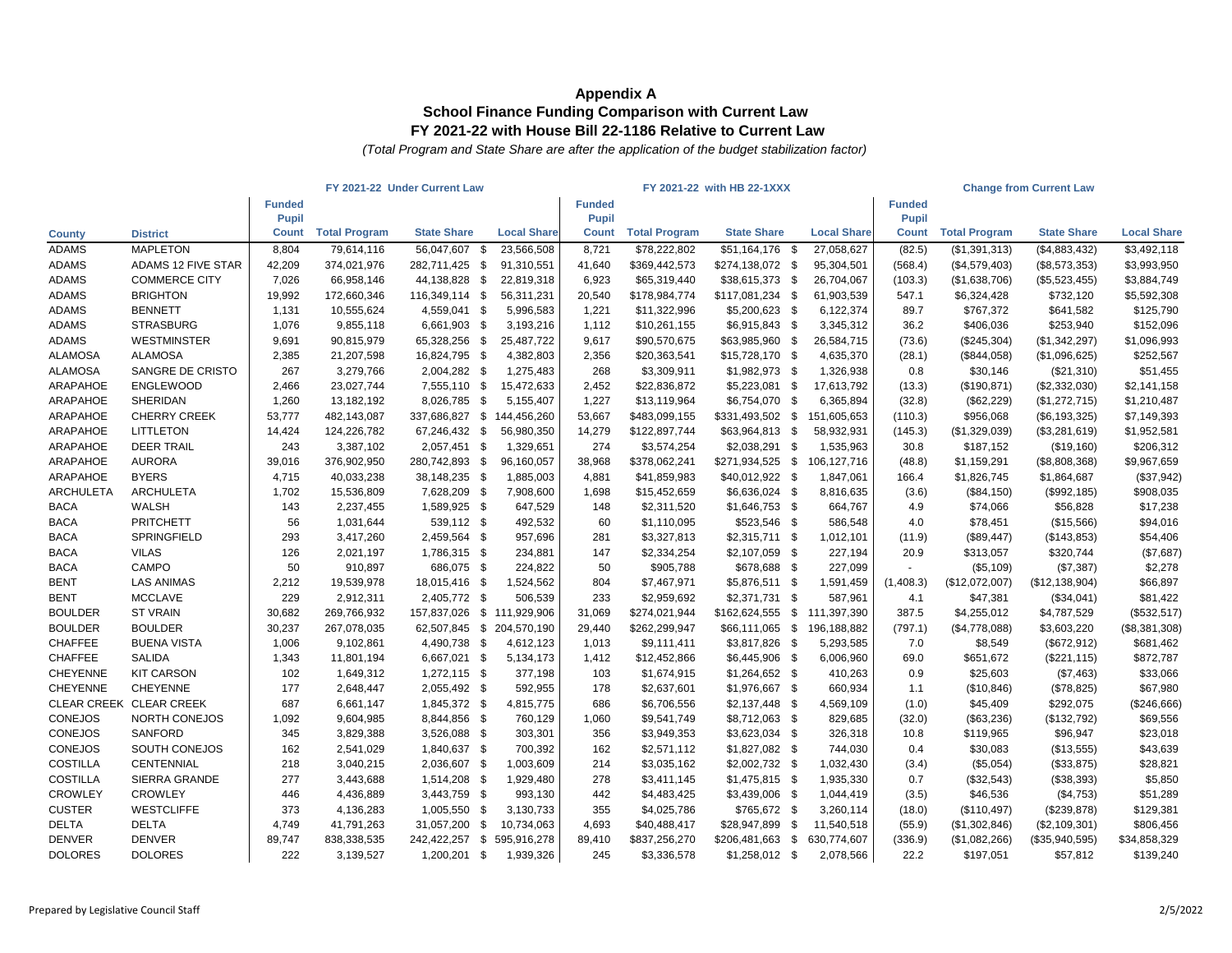|                   |                          | FY 2021-22 Under Current Law |                      |                            |    |                    | FY 2021-22 with HB 22-1XXX |                      |                              |  |                    | <b>Change from Current Law</b> |                      |                    |                    |
|-------------------|--------------------------|------------------------------|----------------------|----------------------------|----|--------------------|----------------------------|----------------------|------------------------------|--|--------------------|--------------------------------|----------------------|--------------------|--------------------|
|                   |                          | <b>Funded</b>                |                      |                            |    |                    | <b>Funded</b>              |                      |                              |  |                    | <b>Funded</b>                  |                      |                    |                    |
|                   |                          | <b>Pupil</b>                 |                      |                            |    |                    | <b>Pupil</b>               |                      |                              |  |                    | <b>Pupil</b>                   |                      |                    |                    |
| <b>County</b>     | <b>District</b>          | <b>Count</b>                 | <b>Total Program</b> | <b>State Share</b>         |    | <b>Local Share</b> | Count                      | <b>Total Program</b> | <b>State Share</b>           |  | <b>Local Share</b> | <b>Count</b>                   | <b>Total Program</b> | <b>State Share</b> | <b>Local Share</b> |
| <b>DOUGLAS</b>    | <b>DOUGLAS</b>           | 64.832                       | 557,995,976          | 339,311,990                | \$ | 218,683,985        | 65,816                     | \$570,389,409        | \$337,210,875 \$             |  | 233,178,534        | 983.9                          | \$12,393,433         | (\$2,101,115)      | \$14,494,549       |
| <b>EAGLE</b>      | <b>EAGLE</b>             | 6,986                        | 65,716,542           | 22,352,870 \$              |    | 43,363,671         | 6,966                      | \$65,354,766         | \$23,488,592 \$              |  | 41,866,175         | (19.4)                         | (\$361,775)          | \$1,135,721        | (\$1,497,497)      |
| <b>ELBERT</b>     | <b>ELIZABETH</b>         | 2,216                        | 19,599,774           | 10,996,256 \$              |    | 8,603,518          | 2,251                      | \$19,970,848         | \$11,344,994 \$              |  | 8,625,853          | 34.3                           | \$371,074            | \$348,738          | \$22,336           |
| <b>ELBERT</b>     | <b>KIOWA</b>             | 261                          | 3,450,605            | 2,207,890 \$               |    | 1,242,715          | 265                        | \$3,499,461          | \$2,267,694 \$               |  | 1,231,767          | 3.8                            | \$48,856             | \$59,804           | (\$10,948)         |
| <b>ELBERT</b>     | <b>BIG SANDY</b>         | 306                          | 3,824,742            | 2,827,500 \$               |    | 997,242            | 311                        | \$3,900,824          | \$2,666,911 \$               |  | 1,233,913          | 4.1                            | \$76,082             | (\$160,589)        | \$236,671          |
| <b>ELBERT</b>     | <b>ELBERT</b>            | 258                          | 3,384,593            | 2,686,083 \$               |    | 698,510            | 259                        | \$3,412,829          | \$2,714,070 \$               |  | 698,759            | 0.9                            | \$28,236             | \$27,987           | \$249              |
| <b>ELBERT</b>     | AGATE                    | 59                           | 1,139,965            | 705,819 \$                 |    | 434,146            | 75                         | \$1,430,628          | \$933,802 \$                 |  | 496,826            | 15.7                           | \$290,663            | \$227,983          | \$62,680           |
| EL PASO           | CALHAN                   | 430                          | 4,554,580            | 3,176,266 \$               |    | 1,378,314          | 445                        | \$4,718,336          | \$3,158,469 \$               |  | 1,559,868          | 15.9                           | \$163,756            | (\$17,797)         | \$181,553          |
| <b>EL PASO</b>    | <b>HARRISON</b>          | 11,425                       | 105,577,818          | 93,852,389 \$              |    | 11,725,429         | 13,138                     | \$119,042,118        | \$104,777,682 \$             |  | 14,264,436         | 1,712.8                        | \$13,464,300         | \$10,925,293       | \$2,539,007        |
| <b>EL PASO</b>    | WIDEFIELD                | 9,315                        | 79,224,940           | 66,979,227 \$              |    | 12,245,713         | 9,200                      | \$78,453,934         | \$62,742,523 \$              |  | 15,711,411         | (114.9)                        | (\$771,006)          | (\$4,236,704)      | \$3,465,698        |
| <b>EL PASO</b>    | <b>FOUNTAIN</b>          | 8,166                        | 69,924,926           | 65,649,443 \$              |    | 4,275,483          | 8,183                      | \$70,322,006         | \$65,707,567 \$              |  | 4,614,439          | 16.8                           | \$397,080            | \$58,124           | \$338,956          |
| <b>EL PASO</b>    | <b>COLORADO SPRINGS</b>  | 28,929                       | 257,031,597          | 185,209,435 \$             |    | 71,822,162         | 29,309                     | \$259,559,764        | \$179,691,833 \$             |  | 79,867,931         | 380.2                          | \$2,528,167          | (\$5,517,602)      | \$8,045,769        |
| EL PASO           | <b>CHEYENNE MOUNTAIN</b> | 5,172                        | 43,967,117           | 30,793,656 \$              |    | 13,173,461         | 3,680                      | \$31,381,498         | \$17,277,680 \$              |  | 14,103,819         | (1,491.6)                      | (\$12,585,619)       | (\$13,515,976)     | \$930,358          |
| <b>EL PASO</b>    | <b>MANITOU SPRINGS</b>   | 1,391                        | 12,658,891           | 9,011,082 \$               |    | 3,647,808          | 1,370                      | \$12,483,532         | \$8,512,054 \$               |  | 3.971.478          | (20.5)                         | (\$175,359)          | (\$499,028)        | \$323,670          |
| EL PASO           | <b>ACADEMY</b>           | 25,491                       | 216,392,606          | 158,854,514 \$             |    | 57,538,092         | 25,495                     | \$217,013,197        | \$152,002,253 \$             |  | 65,010,944         | 3.7                            | \$620,592            | (\$6,852,260)      | \$7,472,852        |
| <b>EL PASO</b>    | <b>ELLICOTT</b>          | 1,031                        | 9,771,547            | 8,552,025 \$               |    | 1,219,521          | 1,033                      | \$9,617,788          | \$8,210,765 \$               |  | 1,407,023          | 1.7                            | (\$153,758)          | (\$341,260)        | \$187,502          |
| EL PASO           | <b>PEYTON</b>            | 603                          | 5,912,850            | 4,537,123 \$               |    | 1,375,727          | 593                        | \$5,822,659          | \$4,327,636 \$               |  | 1,495,023          | (10.0)                         | (\$90,191)           | (\$209,487)        | \$119,296          |
| <b>EL PASO</b>    | <b>HANOVER</b>           | 257                          | 3,436,605            | 3,020,325 \$               |    | 416,281            | 267                        | \$3,549,814          | $$3,084,258$ \$              |  | 465,556            | 9.9                            | \$113,209            | \$63,933           | \$49,276           |
| <b>EL PASO</b>    | LEWIS-PALMER             | 6,493                        | 55,199,892           | 38,230,138 \$              |    | 16,969,755         | 6,409                      | \$54,680,498         | \$36,252,457 \$              |  | 18,428,041         | (84.2)                         | (\$519,395)          | (\$1,977,681)      | \$1,458,286        |
| EL PASO           | <b>FALCON</b>            | 28,218                       | 241,584,021          | 209,699,339 \$             |    | 31,884,682         | 28,111                     | \$241,810,866        | \$205,978,517 \$             |  | 35,832,349         | (107.0)                        | \$226,845            | (\$3,720,822)      | \$3,947,667        |
| <b>EL PASO</b>    | <b>EDISON</b>            | 191                          | 2,852,898            | 2,666,179 \$               |    | 186,720            | 176                        | \$2,668,626          | \$2,492,950 \$               |  | 175,675            | (14.4)                         | (\$184,273)          | (\$173,228)        | (\$11,044)         |
| <b>EL PASO</b>    | MIAMI-YODER              | 272                          | 3,448,482            | 2,687,656 \$               |    | 760,826            | 298                        | \$3,676,478          | \$2,822,265 \$               |  | 854,213            | 26.4                           | \$227,997            | \$134,609          | \$93,387           |
| <b>FREMONT</b>    | <b>CANON CITY</b>        | 3,604                        | 30,799,501           | 22,263,900 \$              |    | 8,535,601          | 3,571                      | \$30,445,922         | \$20,708,300 \$              |  | 9,737,622          | (33.2)                         | (\$353,579)          | (\$1,555,600)      | \$1,202,021        |
| <b>FREMONT</b>    | <b>FLORENCE</b>          | 1,354                        | 11,826,459           | 8,959,597 \$               |    | 2,866,862          | 1,383                      | \$12,166,613         | \$9,134,289 \$               |  | 3,032,324          | 29.3                           | \$340,154            | \$174,692          | \$165,462          |
| <b>FREMONT</b>    | <b>COTOPAXI</b>          | 207                          | 2,986,238            | 1,136,852 \$               |    | 1,849,386          | 205                        | \$2,982,772          | \$990,895 \$                 |  | 1,991,877          | (2.0)                          | (\$3,466)            | (\$145,957)        | \$142,491          |
| <b>GARFIELD</b>   | <b>ROARING FORK</b>      | 6,268                        | 58,398,546           | 29,062,763 \$              |    | 29,335,782         | 6,179                      | \$58,150,189         | \$27,888,206 \$              |  | 30,261,983         | (88.6)                         | (\$248,357)          | (\$1,174,558)      | \$926,201          |
| <b>GARFIELD</b>   | <b>RIFLE</b>             | 4,685                        | 40,972,963           | 36,844,389 \$              |    | 4,128,574          | 4,698                      | \$41,005,694         | \$36,948,460 \$              |  | 4,057,234          | 12.4                           | \$32,731             | \$104,071          | (\$71,340)         |
| <b>GARFIELD</b>   | <b>PARACHUTE</b>         | 1,207                        | 11,715,712           | 10,139,512 \$              |    | 1,576,200          | 1,204                      | \$11,852,109         | $$10,123,243$ \$             |  | 1,728,865          | (2.7)                          | \$136,397            | (\$16,269)         | \$152,665          |
| <b>GILPIN</b>     | <b>GILPIN</b>            | 445                          | 4,664,971            | 2,656,835 \$               |    | 2,008,136          | 439                        | \$4,662,108          | $$2,571,403$ \$              |  | 2,090,705          | (6.0)                          | (\$2,863)            | (\$85,432)         | \$82,569           |
| GRAND             | <b>WEST GRAND</b>        | 428                          | 4.658.685            | 2,629,768 \$               |    | 2,028,917          | 422                        | \$4,650,492          | \$2,819,417 \$               |  | 1,831,075          | (6.0)                          | (\$8,193)            | \$189,648          | (\$197,842)        |
| GRAND             | <b>EAST GRAND</b>        | 1,315                        | 11,791,747           | 1,301,398 \$               |    | 10,490,348         | 1,297                      | \$11,755,861         | \$442,098 \$                 |  | 11,313,763         | (17.9)                         | (\$35,886)           | (\$859,301)        | \$823,415          |
| <b>GUNNISON</b>   | <b>GUNNISON</b>          | 2,047                        | 17,975,510           | 6,453,307 \$               |    | 11,522,203         | 2,047                      | \$18,055,590         | \$5,223,487 \$               |  | 12,832,103         | (0.2)                          | \$80,080             | (\$1,229,820)      | \$1,309,900        |
| <b>HINSDALE</b>   | <b>HINSDALE</b>          | 97                           | 1,766,962            | 730,486 \$                 |    | 1,036,476          | 75                         | \$1,429,976          | \$332,458 \$                 |  | 1,097,518          | (22.2)                         | (\$336,986)          | (\$398,028)        | \$61,042           |
| <b>HUERFANO</b>   | <b>HUERFANO</b>          | 544                          | 5,433,994            | 2,695,591 \$               |    | 2,738,403          | 520                        | \$5,155,340          | $$2,160,483$ \$              |  | 2,994,857          | (23.5)                         | (\$278,655)          | (\$535,108)        | \$256,454          |
| <b>HUERFANO</b>   | LA VETA                  | 237                          | 3,011,307            | 2,048,568 \$               |    | 962,740            | 211                        | \$2,858,982          | \$1,839,764 \$               |  | 1,019,218          | (26.4)                         | (\$152,326)          | (\$208,803)        | \$56,478           |
| <b>JACKSON</b>    | <b>NORTH PARK</b>        | 161                          | 2,562,674            | 156,123                    | \$ | 2,406,551          | 162                        | \$2,570,458          | \$356,972 \$                 |  | 2,213,486          | 0.7                            | \$7,783              | \$200,849          | (\$193,066)        |
| <b>JEFFERSON</b>  | <b>JEFFERSON</b>         | 81,137                       | 710,597,672          | 387,985,022 \$ 322,612,650 |    |                    | 81,491                     | \$715,374,992        | \$371,395,592 \$ 343,979,400 |  |                    | 354.7                          | \$4,777,320          | (\$16,589,430)     | \$21,366,750       |
| <b>KIOWA</b>      | EADS                     | 196                          | 2,716,194            | 2,143,173 \$               |    | 573,021            | 192                        | \$2,686,547          | $$2,105,132$ \$              |  | 581,415            | (4.4)                          | (\$29,646)           | (\$38,041)         | \$8,395            |
| <b>KIOWA</b>      | <b>PLAINVIEW</b>         | 50                           | 920,150              | 539,544 \$                 |    | 380,606            | 89                         | \$1,459,904          | $$1,055,717$ \$              |  | 404,187            | 38.5                           | \$539,754            | \$516,173          | \$23,581           |
| <b>KIT CARSON</b> | ARRIBA-FLAGLER           | 151                          | 2,309,506            | 1,180,971 \$               |    | 1,128,535          | 149                        | \$2,247,245          | \$1,039,633 \$               |  | 1,207,612          | (2.1)                          | (\$62,261)           | (\$141,338)        | \$79,077           |
| <b>KIT CARSON</b> | <b>HI PLAINS</b>         | 141                          | 2,147,930            | 1,277,198 \$               |    | 870,732            | 145                        | \$2,182,114          | $$1,305,949$ \$              |  | 876,165            | 3.5                            | \$34,184             | \$28,751           | \$5,433            |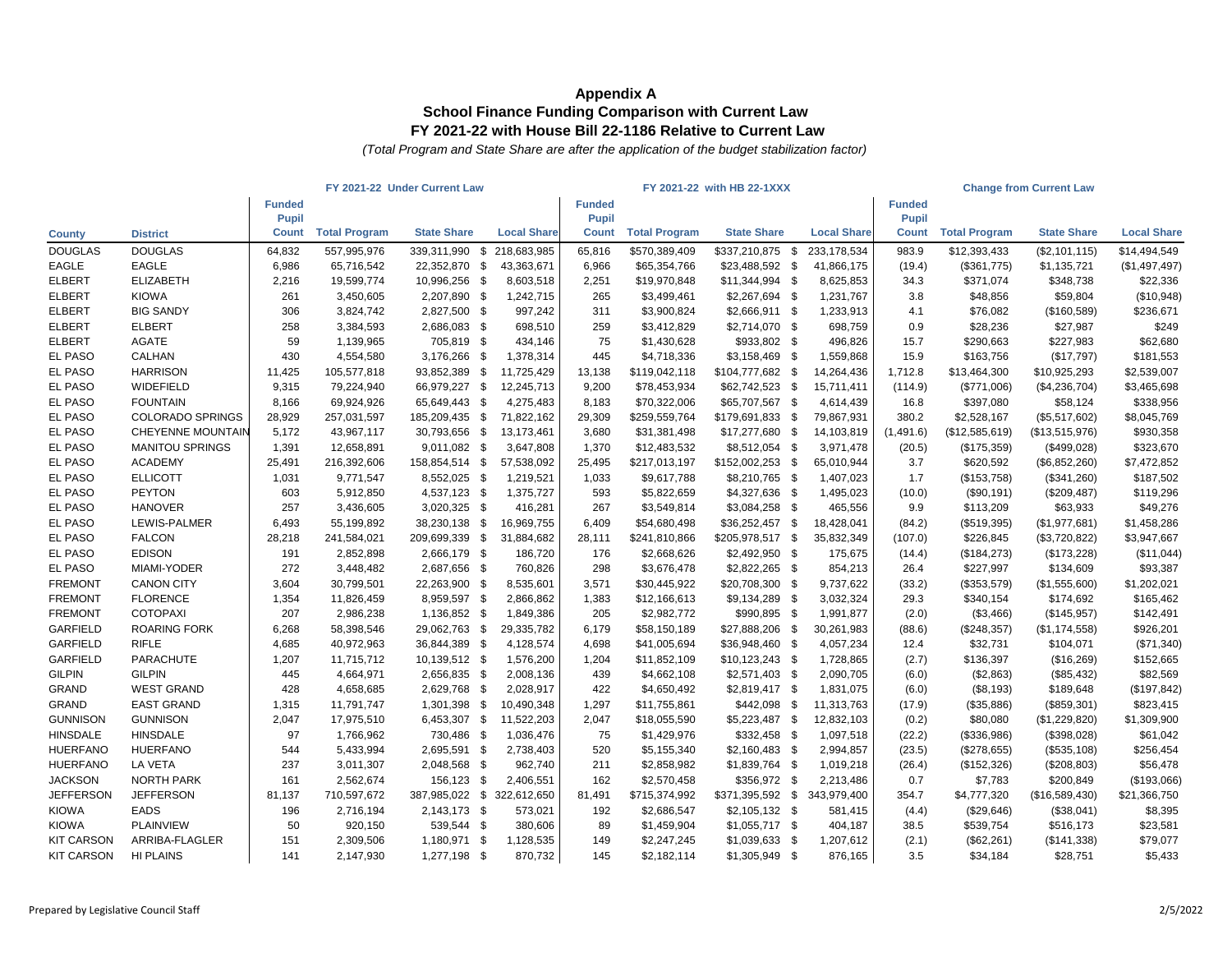|                   |                    | FY 2021-22 Under Current Law |                      |                            |    |                    | FY 2021-22 with HB 22-1XXX |                      |                              |  |                    | <b>Change from Current Law</b> |                      |                    |                    |
|-------------------|--------------------|------------------------------|----------------------|----------------------------|----|--------------------|----------------------------|----------------------|------------------------------|--|--------------------|--------------------------------|----------------------|--------------------|--------------------|
|                   |                    | <b>Funded</b>                |                      |                            |    |                    | <b>Funded</b>              |                      |                              |  |                    | <b>Funded</b>                  |                      |                    |                    |
|                   |                    | Pupil                        |                      |                            |    |                    | Pupil                      |                      |                              |  |                    | Pupil                          |                      |                    |                    |
| <b>County</b>     | <b>District</b>    | <b>Count</b>                 | <b>Total Program</b> | <b>State Share</b>         |    | <b>Local Share</b> | Count                      | <b>Total Program</b> | <b>State Share</b>           |  | <b>Local Share</b> | <b>Count</b>                   | <b>Total Program</b> | <b>State Share</b> | <b>Local Share</b> |
| <b>KIT CARSON</b> | <b>STRATTON</b>    | 212                          | 2,865,015            | 2,104,234 \$               |    | 760,781            | 216                        | \$2,937,296          | $$2,167,484$ \$              |  | 769,812            | 4.3                            | \$72,281             | \$63,250           | \$9,031            |
| <b>KIT CARSON</b> | <b>BETHUNE</b>     | 112                          | 1,899,897            | 1,396,498 \$               |    | 503,399            | 110                        | \$1,862,344          | \$1,374,538 \$               |  | 487,806            | (1.7)                          | (\$37,553)           | (\$21,960)         | (\$15,593)         |
| <b>KIT CARSON</b> | <b>BURLINGTON</b>  | 720                          | 6,666,567            | 2,764,506 \$               |    | 3,902,061          | 716                        | \$6,785,426          | $$2,835,741$ \$              |  | 3,949,685          | (3.4)                          | \$118,858            | \$71,235           | \$47,624           |
| LAKE              | LAKE               | 1,020                        | 9,742,365            | 3,971,769 \$               |    | 5,770,596          | 987                        | \$9,440,871          | \$3,582,400 \$               |  | 5,858,471          | (32.7)                         | (\$301,494)          | (\$389,369)        | \$87,875           |
| <b>LA PLATA</b>   | <b>DURANGO</b>     | 7,110                        | 62,013,028           | 50,516,695 \$              |    | 11,496,333         | 6,139                      | \$53,771,980         | \$42,392,465 \$              |  | 11,379,516         | (971.0)                        | (\$8,241,048)        | (\$8, 124, 230)    | (\$116, 818)       |
| <b>LA PLATA</b>   | <b>BAYFIELD</b>    | 1,393                        | 12,939,387           | 10,761,215 \$              |    | 2,178,172          | 1,378                      | \$12,848,312         | \$10,764,889 \$              |  | 2,083,422          | (15.2)                         | (\$91,076)           | \$3,674            | (\$94,750)         |
| <b>LA PLATA</b>   | <b>IGNACIO</b>     | 824                          | 8,244,039            | 7,482,357 \$               |    | 761,683            | 814                        | \$7,988,726          | \$7,335,669 \$               |  | 653,058            | (9.2)                          | (\$255,313)          | (\$146,688)        | (\$108,625)        |
| LARIMER           | <b>POUDRE</b>      | 32,623                       | 277,231,463          | 164,437,581 \$ 112,793,882 |    |                    | 32,636                     | \$278,109,956        | \$163,351,577 \$ 114,758,378 |  |                    | 12.9                           | \$878,493            | (\$1,086,003)      | \$1,964,497        |
| LARIMER           | <b>THOMPSON</b>    | 15,212                       | 129,320,576          | 71,309,086 \$              |    | 58,011,491         | 15,155                     | \$129,229,365        | \$67,619,400 \$              |  | 61,609,964         | (57.1)                         | (\$91,211)           | (\$3,689,685)      | \$3,598,474        |
| <b>LARIMER</b>    | <b>ESTES PARK</b>  | 1,051                        | 10,539,931           | $\sim$                     | \$ | 10,539,931         | 1,063                      | \$10,449,936         | $$0$ \$                      |  | 10,449,936         | 12.6                           | (\$89,994)           | \$0                | (\$89,994)         |
| <b>LAS ANIMAS</b> | TRINIDAD           | 924                          | 9,206,762            | 7,276,862 \$               |    | 1,929,899          | 925                        | \$9,019,517          | \$6,978,585 \$               |  | 2,040,932          | 0.9                            | (\$187,244)          | (\$298, 277)       | \$111,033          |
| <b>LAS ANIMAS</b> | <b>PRIMERO</b>     | 204                          | 2,935,913            | 2,645,144 \$               |    | 290,769            | 220                        | \$3,027,073          | \$2,765,814 \$               |  | 261,259            | 15.7                           | \$91,160             | \$120,669          | (\$29,509)         |
| <b>LAS ANIMAS</b> | <b>HOEHNE</b>      | 358                          | 3,915,955            | 2,472,315 \$               |    | 1,443,639          | 351                        | \$3,893,742          | $$2,400,951$ \$              |  | 1,492,791          | (6.9)                          | (\$22,212)           | (\$71,364)         | \$49,151           |
| <b>LAS ANIMAS</b> | <b>AGUILAR</b>     | 109                          | 1,834,463            | 1,378,165 \$               |    | 456,299            | 108                        | \$1,843,980          | $$1,344,112$ \$              |  | 499,868            | (0.7)                          | \$9,517              | (\$34,052)         | \$43,569           |
| <b>LAS ANIMAS</b> | <b>BRANSON</b>     | 560                          | 4,723,011            | 4,313,683 \$               |    | 409,328            | 501                        | \$4,253,169          | \$3,820,699 \$               |  | 432,470            | (59.4)                         | (\$469, 843)         | (\$492,984)        | \$23,142           |
| <b>LAS ANIMAS</b> | <b>KIM</b>         | 50                           | 849,859              | 551,833 \$                 |    | 298,026            | 50                         | \$841,661            | \$511,199 \$                 |  | 330,462            | $\sim$                         | (\$8,198)            | (\$40,634)         | \$32,436           |
| <b>LINCOLN</b>    | <b>GENOA-HUGO</b>  | 203                          | 2,865,156            | 1,566,647 \$               |    | 1,298,510          | 198                        | \$2,837,886          | $$1,530,831$ \$              |  | 1,307,055          | (4.8)                          | (\$27,270)           | (\$35,815)         | \$8,545            |
| <b>LINCOLN</b>    | <b>LIMON</b>       | 476                          | 4,727,474            | 2,646,829 \$               |    | 2,080,645          | 474                        | \$4,704,596          | \$2,455,483 \$               |  | 2,249,113          | (1.7)                          | (\$22,878)           | (\$191,346)        | \$168,469          |
| <b>LINCOLN</b>    | <b>KARVAL</b>      | 50                           | 922,598              | 718,174 \$                 |    | 204,424            | 50                         | \$917,271            | \$714,056 \$                 |  | 203,215            | $\sim$                         | (\$5,327)            | (\$4,118)          | (\$1,209)          |
| LOGAN             | VALLEY             | 2,115                        | 18,357,051           | 11,698,085 \$              |    | 6,658,966          | 2,066                      | \$18,261,468         | \$11,399,113 \$              |  | 6,862,355          | (49.7)                         | (\$95,583)           | (\$298,972)        | \$203,389          |
| LOGAN             | <b>FRENCHMAN</b>   | 190                          | 2,733,628            | 1,489,193 \$               |    | 1,244,436          | 206                        | \$2,867,300          | $$1,454,600$ \$              |  | 1,412,700          | 15.2                           | \$133,671            | (\$34,593)         | \$168,264          |
| LOGAN             | <b>BUFFALO</b>     | 311                          | 3,626,783            | 2,787,930 \$               |    | 838,853            | 312                        | \$3,669,172          | \$2,849,634 \$               |  | 819,538            | 0.5                            | \$42,389             | \$61,704           | (\$19,315)         |
| LOGAN             | PLATEAU            | 152                          | 2,375,283            | 1,121,719 \$               |    | 1,253,564          | 153                        | \$2,384,518          | $$1,163,238$ \$              |  | 1,221,280          | 0.9                            | \$9,235              | \$41,518           | (\$32,283)         |
| <b>MESA</b>       | <b>DEBEQUE</b>     | 162                          | 2,483,657            | 1,366,904 \$               |    | 1,116,753          | 164                        | \$2,521,525          | \$1,627,538 \$               |  | 893,986            | 1.7                            | \$37,867             | \$260,634          | (\$222,767)        |
| <b>MESA</b>       | PLATEAU VALLEY     | 397                          | 4,197,855            | 2,001,642 \$               |    | 2,196,213          | 382                        | \$4,058,705          | \$2,040,727 \$               |  | 2,017,978          | (15.3)                         | (\$139, 150)         | \$39,085           | (\$178,234)        |
| <b>MESA</b>       | <b>MESA VALLEY</b> | 22,084                       | 187,738,792          | 132,978,149 \$             |    | 54,760,643         | 21,943                     | \$187,114,065        | \$127,083,223 \$             |  | 60,030,842         | (140.6)                        | (\$624,728)          | (\$5,894,927)      | \$5,270,199        |
| <b>MINERAL</b>    | CREEDE             | 90                           | 1,592,077            | 446,191 \$                 |    | 1,145,886          | 88                         | \$1,585,630          | \$436,670 \$                 |  | 1,148,960          | (1.5)                          | (\$6,447)            | (\$9,521)          | \$3,074            |
| <b>MOFFAT</b>     | <b>MOFFAT</b>      | 2,084                        | 17,743,244           | 7,876,370 \$               |    | 9,866,873          | 2,079                      | \$17,727,988         | \$7,664,176 \$               |  | 10,063,812         | (4.9)                          | (\$15,255)           | (\$212, 194)       | \$196,939          |
| <b>MONTEZUMA</b>  | <b>MONTEZUMA</b>   | 2,710                        | 23,307,292           | 10,955,586 \$              |    | 12,351,706         | 2,697                      | \$23,612,356         | \$13,057,797 \$              |  | 10,554,560         | (13.8)                         | \$305,064            | \$2,102,211        | (\$1,797,147)      |
| <b>MONTEZUMA</b>  | <b>DOLORES</b>     | 664                          | 6,421,918            | 4,940,999 \$               |    | 1,480,919          | 678                        | \$6,444,999          | \$4,888,619 \$               |  | 1,556,380          | 13.9                           | \$23,081             | (\$52,380)         | \$75,461           |
| <b>MONTEZUMA</b>  | <b>MANCOS</b>      | 472                          | 4,688,645            | 3,777,115 \$               |    | 911,531            | 467                        | \$4,742,290          | \$3,801,937 \$               |  | 940,353            | (4.5)                          | \$53,644             | \$24,823           | \$28,822           |
| <b>MONTROSE</b>   | <b>MONTROSE</b>    | 5,927                        | 53,163,633           | 37,978,538 \$              |    | 15,185,095         | 5,884                      | \$52,935,708         | \$36,145,286 \$              |  | 16,790,422         | (42.8)                         | (\$227,925)          | (\$1,833,252)      | \$1,605,327        |
| <b>MONTROSE</b>   | <b>WEST END</b>    | 254                          | 3,636,303            | 3,090,621 \$               |    | 545,682            | 258                        | \$3,699,966          | \$3,050,229 \$               |  | 649,737            | 3.3                            | \$63,663             | (\$40,392)         | \$104,055          |
| <b>MORGAN</b>     | <b>BRUSH</b>       | 1,408                        | 13,082,026           | 5,140,823 \$               |    | 7,941,204          | 1,412                      | \$13,060,876         | \$5,196,642 \$               |  | 7,864,234          | 3.7                            | (\$21,150)           | \$55,819           | (\$76,970)         |
| <b>MORGAN</b>     | FT. MORGAN         | 3,304                        | 29,340,763           | 20,180,187 \$              |    | 9,160,576          | 3,283                      | \$28,992,435         | \$19,902,900 \$              |  | 9,089,535          | (21.5)                         | (\$348,328)          | (\$277, 287)       | (\$71,041)         |
| <b>MORGAN</b>     | WELDON             | 205                          | 2,987,693            | 2,059,489 \$               |    | 928,204            | 211                        | \$3,042,488          | \$2,127,670 \$               |  | 914,818            | 5.6                            | \$54,795             | \$68,181           | (\$13,386)         |
| <b>MORGAN</b>     | <b>WIGGINS</b>     | 738                          | 7,026,280            | 324,274 \$                 |    | 6,702,007          | 799                        | \$7,564,875          | \$1,510,902 \$               |  | 6,053,973          | 61.0                           | \$538,595            | \$1,186,628        | (\$648,033)        |
| <b>OTERO</b>      | <b>EAST OTERO</b>  | 1,462                        | 13,759,477           | 11,393,538 \$              |    | 2,365,939          | 1,450                      | \$13,710,026         | \$11,303,982 \$              |  | 2,406,044          | (11.8)                         | (\$49,451)           | (\$89,556)         | \$40,104           |
| <b>OTERO</b>      | <b>ROCKY FORD</b>  | 790                          | 7,870,494            | 6,611,985 \$               |    | 1,258,510          | 783                        | \$7,878,596          | \$6,608,960 \$               |  | 1,269,637          | (7.5)                          | \$8,102              | (\$3,025)          | \$11,127           |
| <b>OTERO</b>      | MANZANOLA          | 168                          | 2,701,829            | 2,406,799 \$               |    | 295,030            | 161                        | \$2,613,668          | \$2,306,606 \$               |  | 307,061            | (6.9)                          | (\$88,162)           | (\$100, 193)       | \$12,031           |
| <b>OTERO</b>      | <b>FOWLER</b>      | 381                          | 4,161,092            | 3,303,143 \$               |    | 857,949            | 382                        | \$4,175,515          | \$3,306,579 \$               |  | 868,936            | 1.0                            | \$14,422             | \$3,436            | \$10,987           |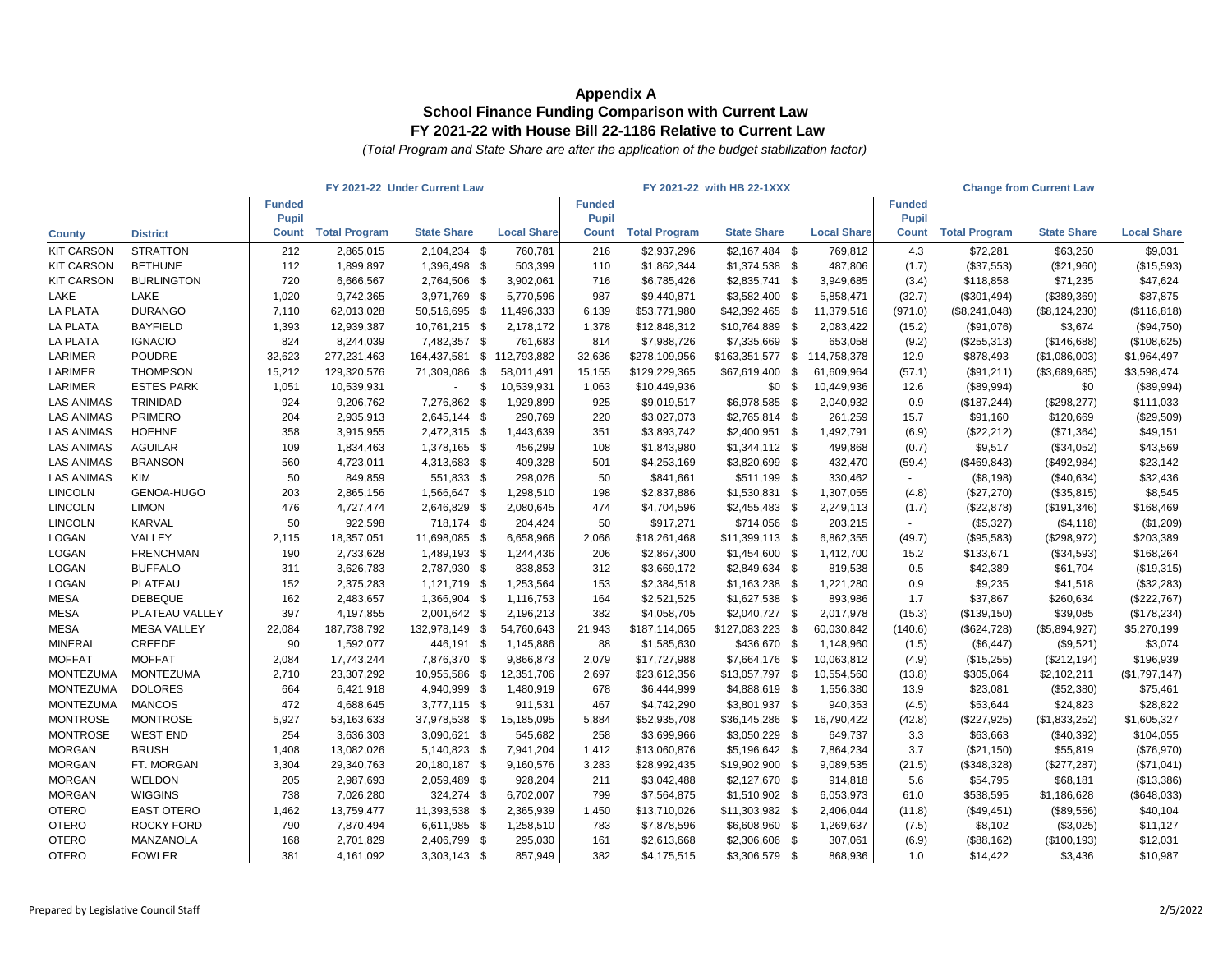|                      | FY 2021-22 Under Current Law |                       |                      |                    |                    |                               |                      | FY 2021-22 with HB 22-1XXX |                    | <b>Change from Current Law</b> |                      |                    |                    |
|----------------------|------------------------------|-----------------------|----------------------|--------------------|--------------------|-------------------------------|----------------------|----------------------------|--------------------|--------------------------------|----------------------|--------------------|--------------------|
|                      |                              | <b>Funded</b>         |                      |                    |                    | <b>Funded</b><br><b>Pupil</b> |                      |                            |                    | <b>Funded</b><br>Pupil         |                      |                    |                    |
| <b>County</b>        | <b>District</b>              | Pupil<br><b>Count</b> | <b>Total Program</b> | <b>State Share</b> | <b>Local Share</b> | Count                         | <b>Total Program</b> | <b>State Share</b>         | <b>Local Share</b> | Count                          | <b>Total Program</b> | <b>State Share</b> | <b>Local Share</b> |
| <b>OTERO</b>         | <b>CHERAW</b>                | 221                   | 3,008,983            | 2,750,665 \$       | 258,318            | 224                           | \$3,055,719          | \$2,776,694 \$             | 279,025            | 3.0                            | \$46,736             | \$26,029           | \$20,707           |
| <b>OTERO</b>         | <b>SWINK</b>                 | 333                   | 3,815,399            | 3,270,957 \$       | 544,442            | 332                           | \$3,817,792          | \$3,272,739 \$             | 545,053            | (1.6)                          | \$2,393              | \$1,781            | \$612              |
| <b>OURAY</b>         | <b>OURAY</b>                 | 173                   | 2,945,364            | 1,537,000 \$       | 1,408,364          | 178                           | \$3,005,852          | \$1,461,862 \$             | 1,543,989          | 4.6                            | \$60,488             | (\$75,138)         | \$135,626          |
| <b>OURAY</b>         | <b>RIDGWAY</b>               | 333                   | 4,110,303            | 2,357,679 \$       | 1,752,624          | 326                           | \$4,063,151          | \$2,269,979 \$             | 1,793,172          | (7.4)                          | (\$47,152)           | (\$87,701)         | \$40,548           |
| <b>PARK</b>          | PLATTE CANYON                | 815                   | 7,889,004            | 4,080,394 \$       | 3,808,610          | 817                           | \$7,892,466          | $$4,127,147$ \$            | 3,765,319          | 2.2                            | \$3,462              | \$46,753           | (\$43,291)         |
| <b>PARK</b>          | <b>PARK</b>                  | 632                   | 6,314,215            | 342,203 \$         | 5,972,012          | 614                           | \$6,153,522          | \$758,026 \$               | 5,395,496          | (17.4)                         | (\$160,693)          | \$415,823          | (\$576,516)        |
| <b>PHILLIPS</b>      | <b>HOLYOKE</b>               | 609                   | 5,951,979            | 3,590,698 \$       | 2,361,281          | 603                           | \$5,850,374          | \$3,448,963 \$             | 2,401,411          | (6.2)                          | (\$101,605)          | (\$141,735)        | \$40,131           |
| <b>PHILLIPS</b>      | <b>HAXTUN</b>                | 319                   | 3,517,819            | 2,501,165 \$       | 1,016,654          | 320                           | \$3,544,947          | $$2,458,305$ \$            | 1,086,642          | 1.0                            | \$27,127             | (\$42,861)         | \$69,988           |
| <b>PITKIN</b>        | <b>ASPEN</b>                 | 1,645                 | 18,940,537           | 710,782 \$         | 18,229,755         | 1,653                         | \$19,184,613         | \$4,576,675 \$             | 14,607,938         | 7.8                            | \$244,076            | \$3,865,893        | (\$3,621,817)      |
| <b>PROWERS</b>       | <b>GRANADA</b>               | 187                   | 2,717,548            | 2,192,573 \$       | 524,975            | 187                           | \$2,747,593          | $$2,227,660$ \$            | 519,933            | (0.1)                          | \$30,045             | \$35,087           | (\$5,042)          |
| <b>PROWERS</b>       | LAMAR                        | 1,542                 | 13,869,409           | 11,771,284 \$      | 2,098,125          | 1,517                         | \$13,978,372         | \$11,745,290 \$            | 2,233,083          | (25.0)                         | \$108,963            | (\$25,995)         | \$134,958          |
| <b>PROWERS</b>       | <b>HOLLY</b>                 | 285                   | 3,319,219            | 2,444,134 \$       | 875,085            | 285                           | \$3,302,998          | $$2,441,514$ \$            | 861,484            | (0.3)                          | (\$16,221)           | (\$2,620)          | (\$13,601)         |
| <b>PROWERS</b>       | WILEY                        | 249                   | 3,063,745            | 2,661,929 \$       | 401,816            | 258                           | \$3,136,691          | \$2,722,950 \$             | 413,741            | 8.3                            | \$72,947             | \$61,021           | \$11,926           |
| <b>PUEBLO</b>        | PUEBLO CITY                  | 15,863                | 145,065,849          | 113,464,904 \$     | 31,600,945         | 15,772                        | \$143,984,340        | \$109,782,108 \$           | 34,202,232         | (90.6)                         | (\$1,081,510)        | (\$3,682,797)      | \$2,601,287        |
| <b>PUEBLO</b>        | PUEBLO RURAL                 | 10,279                | 87,302,915           | 64,015,570 \$      | 23,287,345         | 10,124                        | \$86,258,782         | \$61,450,664 \$            | 24,808,118         | (154.9)                        | (\$1,044,133)        | (\$2,564,906)      | \$1,520,773        |
| RIO BLANCO           | <b>MEEKER</b>                | 699                   | 6,451,602            | 3,207,556 \$       | 3,244,045          | 699                           | \$6,520,759          | \$3,654,269 \$             | 2,866,489          | 0.8                            | \$69,157             | \$446,713          | (\$377,556)        |
| RIO BLANCO           | <b>RANGELY</b>               | 476                   | 4,506,677            | 3,825,274 \$       | 681,404            | 477                           | \$4,563,410          | \$3,779,849 \$             | 783,560            | 0.7                            | \$56,732             | (\$45,424)         | \$102,157          |
| RIO GRANDE           | <b>DEL NORTE</b>             | 423                   | 4,287,261            | 2,439,902 \$       | 1,847,359          | 428                           | \$4,330,052          | $$2,414,755$ \$            | 1,915,297          | 4.9                            | \$42,791             | (\$25,146)         | \$67,938           |
| RIO GRANDE           | <b>MONTE VISTA</b>           | 1,174                 | 10,817,398           | 8,931,293 \$       | 1,886,106          | 1,092                         | \$10,089,437         | \$8,068,481 \$             | 2,020,955          | (82.1)                         | (\$727,962)          | (\$862, 811)       | \$134,850          |
| <b>RIO GRANDE</b>    | SARGENT                      | 376                   | 4,022,268            | 2,644,716 \$       | 1,377,552          | 361                           | \$3,895,078          | $$2,514,463$ \$            | 1,380,616          | (15.0)                         | (\$127,190)          | (\$130,253)        | \$3,063            |
| <b>ROUTT</b>         | <b>HAYDEN</b>                | 392                   | 4,469,962            | 1,511,267 \$       | 2,958,696          | 406                           | \$4,518,688          | \$1,489,479 \$             | 3,029,208          | 13.9                           | \$48,725             | (\$21,787)         | \$70,512           |
| <b>ROUTT</b>         | <b>STEAMBOAT SPRINGS</b>     | 2,972                 | 26,397,781           | 15,686,463 \$      | 10,711,318         | 2,759                         | \$24,420,322         | $$14,235,309$ \$           | 10,185,013         | (213.2)                        | (\$1,977,459)        | (\$1,451,154)      | (\$526,305)        |
| <b>ROUTT</b>         | SOUTH ROUTT                  | 305                   | 3,828,626            | 1,709,480 \$       | 2,119,146          | 312                           | \$3,931,899          | $$1,737,309$ \$            | 2,194,590          | 7.5                            | \$103,274            | \$27,830           | \$75,444           |
| SAGUACHE             | <b>MOUNTAIN VALLEY</b>       | 155                   | 2,414,835            | 1,778,333 \$       | 636,502            | 161                           | \$2,481,549          | \$1,782,886 \$             | 698,663            | 6.6                            | \$66,715             | \$4,553            | \$62,162           |
| <b>SAGUACHE</b>      | <b>MOFFAT</b>                | 224                   | 3,469,490            | 2,718,048 \$       | 751.441            | 227                           | \$3,523,452          | \$2,549,309 \$             | 974,144            | 3.5                            | \$53,963             | (\$168,740)        | \$222,702          |
| SAGUACHE             | <b>CENTER</b>                | 613                   | 6,328,394            | 5,253,646 \$       | 1,074,748          | 622                           | \$6,478,536          | \$5,245,947 \$             | 1,232,588          | 9.6                            | \$150,142            | (\$7,699)          | \$157,841          |
| <b>SAN JUAN</b>      | <b>SILVERTON</b>             | 82                    | 1,545,593            | 970,311 \$         | 575,282            | 86                            | \$1,585,500          | \$904,146 \$               | 681,353            | 4.2                            | \$39,906             | (\$66, 165)        | \$106,071          |
| <b>SAN MIGUEL</b>    | <b>TELLURIDE</b>             | 905                   | 10,766,232           | 4,292,480 \$       | 6,473,751          | 905                           | \$10,911,448         | \$4,298,006 \$             | 6,613,442          | 0.7                            | \$145,216            | \$5,526            | \$139,691          |
| <b>SAN MIGUEL</b>    | <b>NORWOOD</b>               | 190                   | 2,940,927            | 2,694,792 \$       | 246,135            | 191                           | \$2,983,157          | $$2,713,561$ \$            | 269,597            | 1.8                            | \$42,230             | \$18,768           | \$23,462           |
| <b>SEDGWICK</b>      | <b>JULESBURG</b>             | 1,001                 | 8,762,471            | 7,755,879 \$       | 1,006,592          | 789                           | \$6,950,163          | \$5,968,758 \$             | 981,405            | (212.1)                        | (\$1,812,308)        | (\$1,787,122)      | (\$25, 187)        |
| <b>SEDGWICK</b>      | PLATTE VALLEY                | 143                   | 2,245,398            | 1,537,445 \$       | 707,953            | 143                           | \$2,263,723          | $$1,520,574$ \$            | 743,149            | (0.4)                          | \$18,325             | (\$16,871)         | \$35,196           |
| <b>SUMMIT</b>        | <b>SUMMIT</b>                | 3,466                 | 32,659,378           | 2,680,829 \$       | 29,978,548         | 3,541                         | \$33,391,739         | \$5,797,870 \$             | 27,593,869         | 74.8                           | \$732,362            | \$3,117,041        | (\$2,384,680)      |
| <b>TELLER</b>        | <b>CRIPPLE CREEK</b>         | 341                   | 3,893,321            | 499,574 \$         | 3,393,747          | 347                           | \$3,986,190          | $$0$ \$                    | 3,986,190          | 5.9                            | \$92,870             | (\$499,574)        | \$592,444          |
| <b>TELLER</b>        | <b>WOODLAND PARK</b>         | 2,161                 | 18,712,724           | 10,372,997 \$      | 8,339,727          | 2,106                         | \$18,268,163         | \$9,600,043 \$             | 8,668,119          | (54.4)                         | (\$444,561)          | (\$772,954)        | \$328,393          |
| WASHINGTON AKRON     |                              | 403                   | 4,307,689            | 3,019,514 \$       | 1,288,175          | 416                           | \$4,388,073          | \$3,044,642 \$             | 1,343,432          | 13.0                           | \$80,384             | \$25,128           | \$55,257           |
| WASHINGTON ARICKAREE |                              | 102                   | 1,768,556            | 1,181,756 \$       | 586,800            | 101                           | \$1,754,116          | $$1,211,858$ \$            | 542,258            | (0.2)                          | (\$14,440)           | \$30,102           | (\$44,542)         |
| WASHINGTON OTIS      |                              | 221                   | 3,060,175            | 2,440,652 \$       | 619,522            | 218                           | \$3,059,032          | \$2,461,859 \$             | 597,173            | (2.9)                          | (\$1,143)            | \$21,206           | (\$22,349)         |
| WASHINGTON LONE STAR |                              | 133                   | 2,195,260            | 1,680,935 \$       | 514,325            | 132                           | \$2,142,250          | $$1,570,446$ \$            | 571,804            | (1.0)                          | (\$53,011)           | (\$110,489)        | \$57,478           |
| WASHINGTON WOODLIN   |                              | 86                    | 1,525,728            | 485,855 \$         | 1,039,873          | 84                            | \$1,458,038          | \$504,875 \$               | 953,163            | (2.0)                          | (\$67,690)           | \$19,020           | (\$86,711)         |
| WELD                 | <b>GILCREST</b>              | 1,907                 | 17,164,439           | 9,556,765 \$       | 7,607,674          | 1,870                         | \$16,616,616         | \$9,016,562 \$             | 7,600,053          | (37.2)                         | (\$547,823)          | (\$540,203)        | (\$7,620)          |
| WELD                 | <b>EATON</b>                 | 2,088                 | 17,774,798           | 5,730,475 \$       | 12,044,323         | 2,050                         | \$17,607,254         | $$5,408,248$ \$            | 12,199,006         | (38.5)                         | (\$167,544)          | (\$322, 226)       | \$154,683          |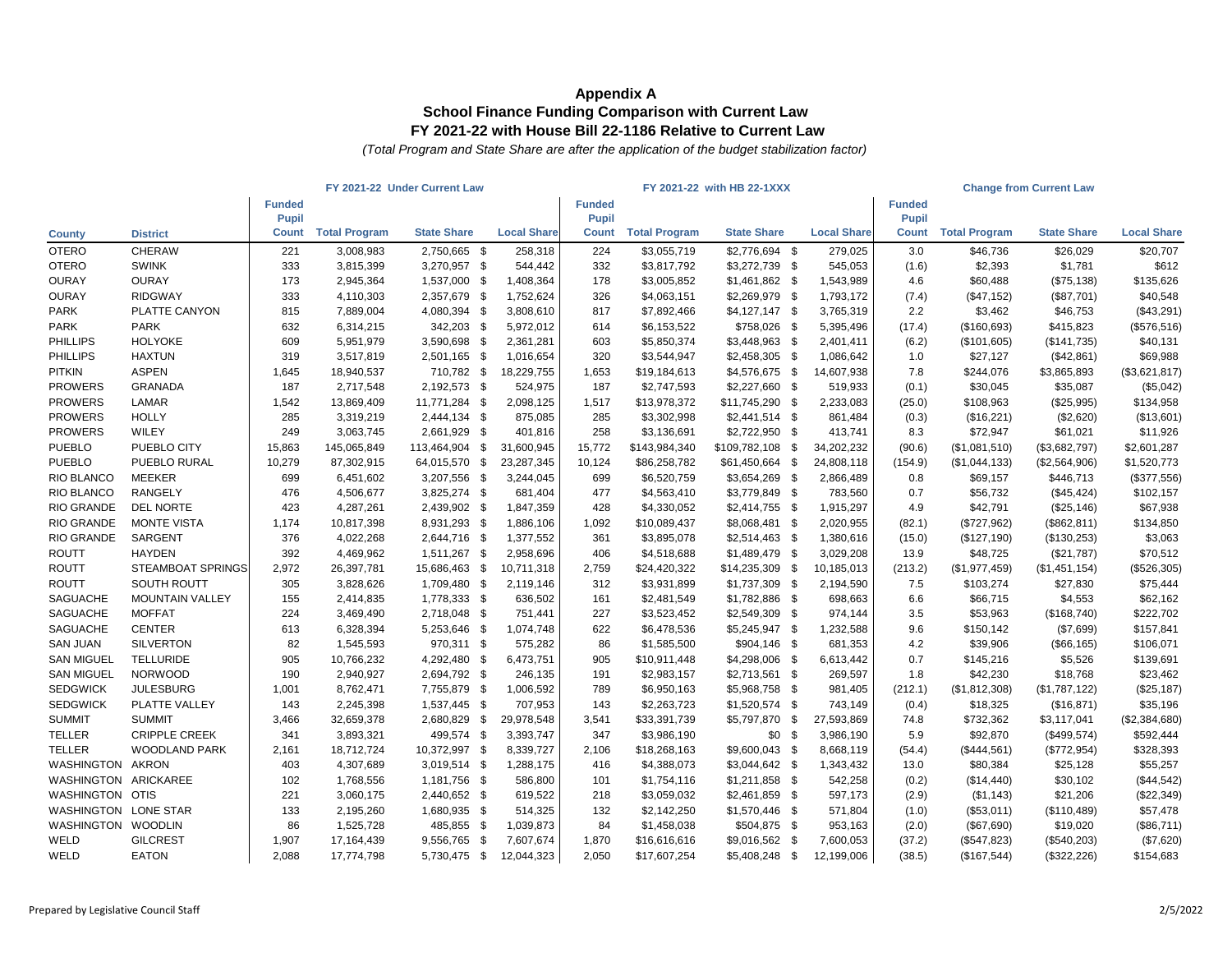|               | FY 2021-22 Under Current Law |               |                      |                    |      |                    | FY 2021-22 with HB 22-1XXX |                      |                    |      | <b>Change from Current Law</b> |              |                      |                    |                    |
|---------------|------------------------------|---------------|----------------------|--------------------|------|--------------------|----------------------------|----------------------|--------------------|------|--------------------------------|--------------|----------------------|--------------------|--------------------|
|               |                              | <b>Funded</b> |                      |                    |      |                    | <b>Funded</b>              |                      |                    |      |                                | Funded       |                      |                    |                    |
|               |                              | <b>Pupil</b>  |                      |                    |      |                    | <b>Pupil</b>               |                      |                    |      |                                | <b>Pupil</b> |                      |                    |                    |
| <b>County</b> | <b>District</b>              | <b>Count</b>  | <b>Total Program</b> | <b>State Share</b> |      | <b>Local Share</b> | <b>Count</b>               | <b>Total Program</b> | <b>State Share</b> |      | <b>Local Share</b>             | <b>Count</b> | <b>Total Program</b> | <b>State Share</b> | <b>Local Share</b> |
| WELD          | <b>KEENESBURG</b>            | 2,577         | 22,499,667           | 2,409,392          | - \$ | 20,090,276         | 2,574                      | \$22,259,387         | \$7,436,934        | - \$ | 14,822,453                     | (3.0)        | (\$240,280)          | \$5,027,543        | (\$5,267,822)      |
| WELD          | <b>WINDSOR</b>               | 7,630         | 64,868,416           | 30,062,353         | - \$ | 34,806,062         | 7,929                      | \$67,615,191         | \$33,885,113 \$    |      | 33,730,077                     | 298.9        | \$2,746,775          | \$3,822,760        | (\$1,075,985)      |
| WELD          | <b>JOHNSTOWN</b>             | 3,862         | 32,833,360           | 22,827,725         | - \$ | 10,005,635         | 3,767                      | \$32,123,398         | \$22,498,534       | - \$ | 9,624,864                      | (95.0)       | (\$709,962)          | (\$329,191)        | (\$380,771)        |
| WELD          | <b>GREELEY</b>               | 22,333        | 201, 297, 424        | 140,914,563        | - \$ | 60,382,861         | 22,681                     | \$205,106,026        | \$148,094,253      |      | 57,011,773                     | 347.9        | \$3,808,602          | \$7,179,691        | (\$3,371,089)      |
| WELD          | PLATTE VALLEY                | 1,123         | 10,285,369           | 1,358,344 \$       |      | 8,927,025          | 1,127                      | \$10,393,576         | \$2,002,905        | - \$ | 8,390,672                      | 3.9          | \$108,207            | \$644,561          | (\$536,354)        |
| WELD          | FT. LUPTON                   | 2,248         | 20,838,937           | 6,258,648 \$       |      | 14,580,289         | 2,365                      | \$21,487,625         | \$7,476,538        | - SS | 14,011,088                     | 117.0        | \$648,688            | \$1,217,890        | (\$569,202)        |
| WELD          | AULT-HIGHLAND                | 962           | 8,934,044            | 3,839,126 \$       |      | 5,094,918          | 1,042                      | \$9,396,456          | \$3,399,691        | - \$ | 5,996,766                      | 80.0         | \$462,413            | (\$439,435)        | \$901,848          |
| WELD          | <b>BRIGGSDALE</b>            | 177           | 2,651,698            | 1,136,146 \$       |      | 1,515,553          | 183                        | \$2,727,666          | $$1,000,307$ \$    |      | 1,727,359                      | 5.9          | \$75,967             | (\$135,839)        | \$211,806          |
| WELD          | <b>PRAIRIE</b>               | 212           | 2,925,216            | 1,679,893 \$       |      | ,245,323           | 204                        | \$2,874,802          | $$1,629,071$ \$    |      | 1,245,731                      | (7.6)        | (\$50,414)           | (\$50,822)         | \$408              |
| WELD          | <b>PAWNEE</b>                | 70            | 1,367,091            | $\sim$             |      | ,367,091           | 70                         | \$1,373,374          | \$0                |      | 1,373,374                      | 0.6          | \$6,283              | \$0                | \$6,283            |
| <b>YUMA</b>   | YUMA 1                       | 862           | 8,671,119            | 6,220,386 \$       |      | 2,450,733          | 854                        | \$8,673,077          | \$6,058,723        | - \$ | 2,614,353                      | (7.9)        | \$1,958              | (\$161,662)        | \$163,620          |
| <b>YUMA</b>   | WRAY RD-2                    | 724           | 6,947,673            | 5,125,945 \$       |      | 1,821,728          | 721                        | \$7,045,639          | \$5,079,709 \$     |      | 1,965,930                      | (2.8)        | \$97,966             | $(\$46,235)$       | \$144,202          |
| <b>YUMA</b>   | <b>IDALIA RJ-3</b>           | 193           | 2,887,209            | 2,428,686 \$       |      | 458,523            | 191                        | \$2,863,663          | $$2,406,020$ \$    |      | 457,644                        | (2.2)        | (\$23,545)           | (\$22,666)         | (\$880)            |
| <b>YUMA</b>   | LIBERTY J-4                  | 61            | 1,171,847            | 756,444 \$         |      | 415,403            | 58                         | \$1,126,442          | \$708,606 \$       |      | 417,836                        | (2.6)        | (\$45,405)           | (\$47,838)         | \$2,433            |
| <b>STATE</b>  | <b>TOTAL</b>                 | 888.556       | \$7,989,164,350      | \$4,848,537,247    |      | \$3,140,627,103    | 886,249                    | \$7,989,164,350      | \$4,708,971,499    |      | \$3,280,192,851                | (2,308)      | (50)                 | $($ \$139,565,748) | \$139,565,748      |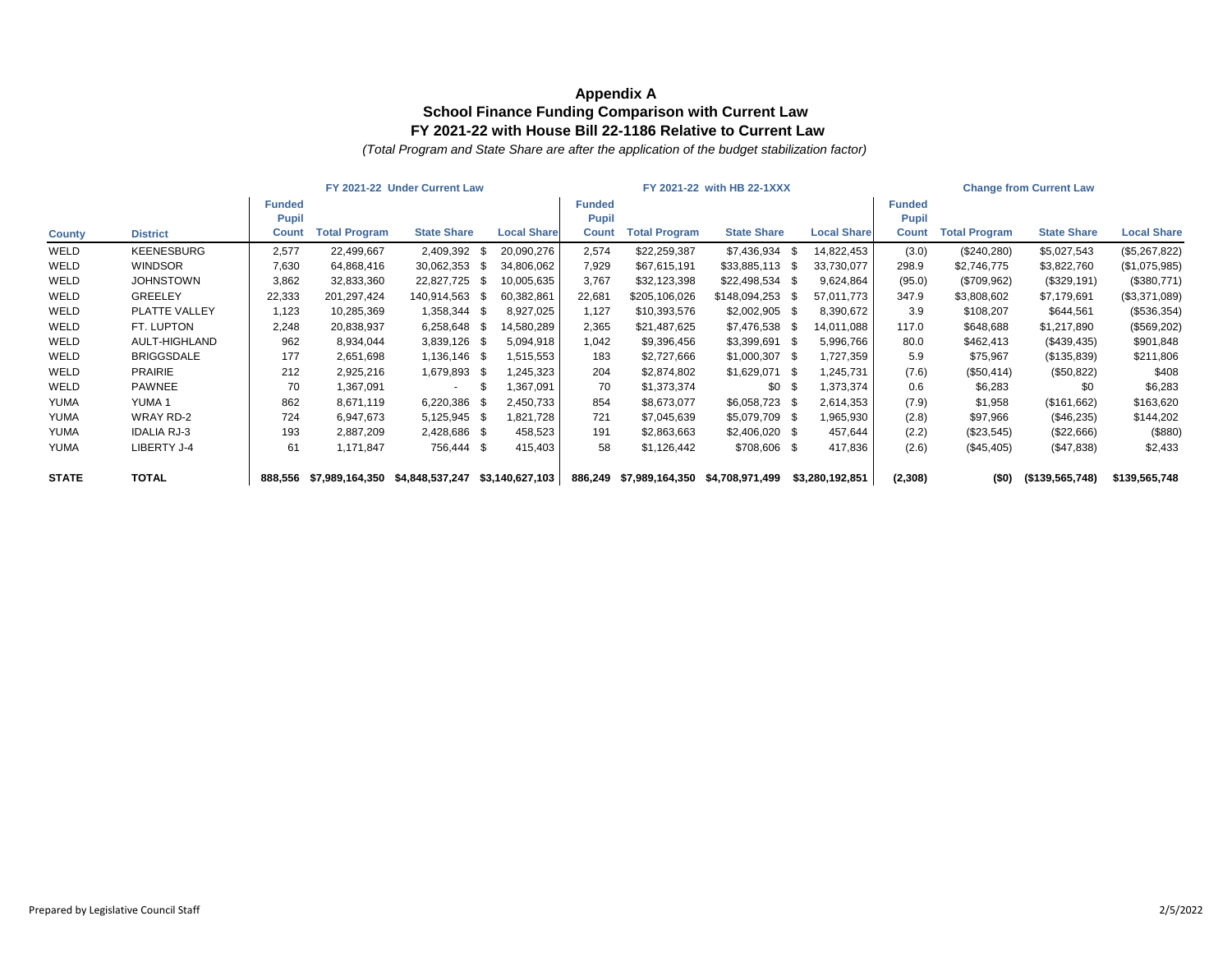| <b>County</b>      | <b>District</b>           | <b>District At Risk</b><br><b>Mitigation Funding</b> |
|--------------------|---------------------------|------------------------------------------------------|
| <b>ADAMS</b>       | <b>MAPLETON</b>           | \$<br>996,745                                        |
| <b>ADAMS</b>       | <b>ADAMS 12 FIVE STAR</b> | \$<br>4,960,455                                      |
| <b>ADAMS</b>       | <b>COMMERCE CITY</b>      | \$<br>2,676,163                                      |
| <b>ADAMS</b>       | <b>BRIGHTON</b>           | \$<br>2,319,340                                      |
| <b>ADAMS</b>       | <b>BENNETT</b>            | \$<br>70,086                                         |
| <b>ADAMS</b>       | <b>STRASBURG</b>          | \$<br>68,080                                         |
| <b>ADAMS</b>       | <b>WESTMINSTER</b>        | \$<br>6,466,988                                      |
| <b>ALAMOSA</b>     | <b>ALAMOSA</b>            | \$<br>892,924                                        |
| <b>ALAMOSA</b>     | SANGRE DE CRISTO          | \$<br>23,171                                         |
| <b>ARAPAHOE</b>    | <b>ENGLEWOOD</b>          | \$<br>130,367                                        |
| <b>ARAPAHOE</b>    | <b>SHERIDAN</b>           | \$<br>1,498,918                                      |
| <b>ARAPAHOE</b>    | <b>CHERRY CREEK</b>       | \$<br>6,361,814                                      |
| <b>ARAPAHOE</b>    | <b>LITTLETON</b>          | \$<br>1,345,338                                      |
| <b>ARAPAHOE</b>    | <b>DEER TRAIL</b>         | \$<br>85,854                                         |
| <b>ARAPAHOE</b>    | <b>AURORA</b>             | \$<br>6,332,053                                      |
| <b>ARAPAHOE</b>    | <b>BYERS</b>              | \$<br>554,416                                        |
| <b>ARCHULETA</b>   | <b>ARCHULETA</b>          | \$<br>320,904                                        |
| <b>BACA</b>        | <b>WALSH</b>              | \$<br>7,253                                          |
| <b>BACA</b>        | <b>PRITCHETT</b>          | \$<br>33,241                                         |
| <b>BACA</b>        | <b>SPRINGFIELD</b>        | \$<br>21,082                                         |
| <b>BACA</b>        | <b>VILAS</b>              | \$<br>1,836                                          |
| <b>BACA</b>        | <b>CAMPO</b>              | \$<br>18,579                                         |
| <b>BENT</b>        | <b>LAS ANIMAS</b>         | \$<br>1,608,170                                      |
| <b>BENT</b>        | <b>MCCLAVE</b>            | \$<br>74,702                                         |
| <b>BOULDER</b>     | <b>ST VRAIN</b>           | \$<br>2,690,923                                      |
| <b>BOULDER</b>     | <b>BOULDER</b>            | \$<br>1,147,270                                      |
| <b>CHAFFEE</b>     | <b>BUENA VISTA</b>        | \$<br>214,887                                        |
| <b>CHAFFEE</b>     | <b>SALIDA</b>             | \$<br>45,538                                         |
| <b>CHEYENNE</b>    | <b>KIT CARSON</b>         | \$<br>12,933                                         |
| <b>CHEYENNE</b>    | <b>CHEYENNE</b>           | \$<br>564,115                                        |
| <b>CLEAR CREEK</b> | <b>CLEAR CREEK</b>        | \$<br>123,667                                        |
| <b>CONEJOS</b>     | <b>NORTH CONEJOS</b>      | \$<br>282,730                                        |
| <b>CONEJOS</b>     | <b>SANFORD</b>            | \$<br>72,290                                         |
| <b>CONEJOS</b>     | <b>SOUTH CONEJOS</b>      | \$<br>216,273                                        |
| <b>COSTILLA</b>    | <b>CENTENNIAL</b>         | \$<br>2,697                                          |
| <b>COSTILLA</b>    | <b>SIERRA GRANDE</b>      | \$<br>26,771                                         |
| <b>CROWLEY</b>     | <b>CROWLEY</b>            | \$<br>32,758                                         |
| <b>CUSTER</b>      | <b>WESTCLIFFE</b>         | \$                                                   |
| <b>DELTA</b>       | <b>DELTA</b>              | \$<br>983,544                                        |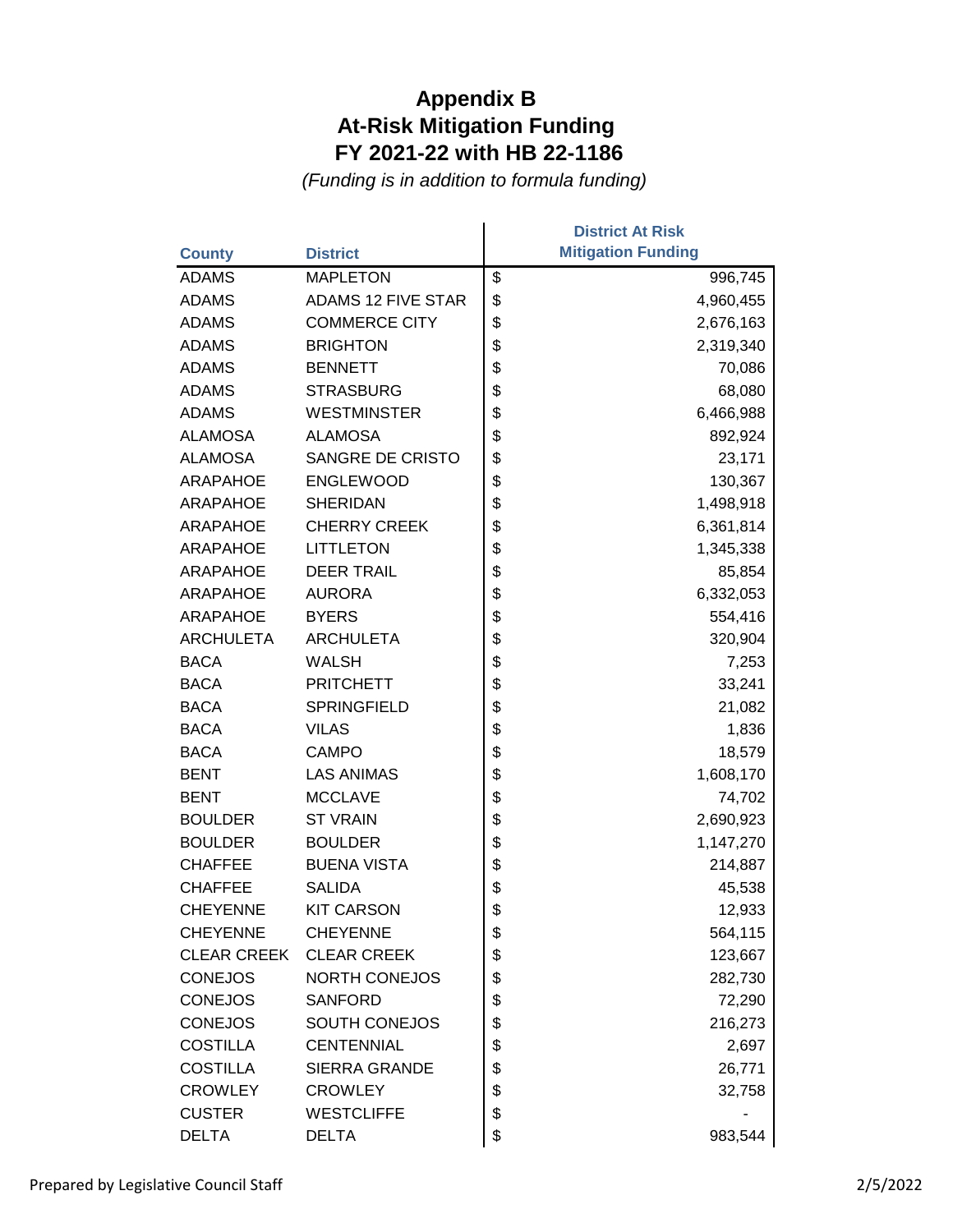|                 |                          | <b>District At Risk</b>   |
|-----------------|--------------------------|---------------------------|
| <b>County</b>   | <b>District</b>          | <b>Mitigation Funding</b> |
| <b>DENVER</b>   | <b>DENVER</b>            | \$<br>3,861,682           |
| <b>DOLORES</b>  | <b>DOLORES</b>           | \$<br>25,598              |
| <b>DOUGLAS</b>  | <b>DOUGLAS</b>           | \$<br>4,162,328           |
| <b>EAGLE</b>    | <b>EAGLE</b>             | \$<br>612,004             |
| <b>ELBERT</b>   | <b>ELIZABETH</b>         | \$<br>74,679              |
| <b>ELBERT</b>   | <b>KIOWA</b>             | \$<br>19,673              |
| <b>ELBERT</b>   | <b>BIG SANDY</b>         | \$                        |
| <b>ELBERT</b>   | <b>ELBERT</b>            | \$<br>5,418               |
| <b>ELBERT</b>   | <b>AGATE</b>             | \$                        |
| EL PASO         | <b>CALHAN</b>            | \$                        |
| <b>EL PASO</b>  | <b>HARRISON</b>          | \$<br>812,817             |
| <b>EL PASO</b>  | <b>WIDEFIELD</b>         | \$<br>879,748             |
| <b>EL PASO</b>  | <b>FOUNTAIN</b>          | \$<br>622,030             |
| EL PASO         | <b>COLORADO SPRINGS</b>  | \$<br>3,279,424           |
| EL PASO         | <b>CHEYENNE MOUNTAIN</b> | \$<br>351,967             |
| <b>EL PASO</b>  | <b>MANITOU SPRINGS</b>   | \$<br>32,209              |
| <b>EL PASO</b>  | <b>ACADEMY</b>           | \$<br>2,331,529           |
| EL PASO         | <b>ELLICOTT</b>          | \$<br>51,131              |
| EL PASO         | <b>PEYTON</b>            | \$<br>90,695              |
| EL PASO         | <b>HANOVER</b>           | \$<br>56,791              |
| <b>EL PASO</b>  | <b>LEWIS-PALMER</b>      | \$<br>582,832             |
| EL PASO         | <b>FALCON</b>            | \$<br>4,425,226           |
| <b>EL PASO</b>  | <b>EDISON</b>            | \$<br>124,749             |
| EL PASO         | MIAMI-YODER              | \$<br>4,556               |
| <b>FREMONT</b>  | <b>CANON CITY</b>        | \$<br>340,790             |
| <b>FREMONT</b>  | <b>FLORENCE</b>          | \$<br>175,100             |
| <b>FREMONT</b>  | <b>COTOPAXI</b>          | \$<br>25,936              |
| <b>GARFIELD</b> | <b>ROARING FORK</b>      | \$<br>2,975,098           |
| <b>GARFIELD</b> | <b>RIFLE</b>             | \$<br>740,774             |
| <b>GARFIELD</b> | <b>PARACHUTE</b>         | \$<br>561,877             |
| <b>GILPIN</b>   | <b>GILPIN</b>            | \$<br>34,016              |
| <b>GRAND</b>    | <b>WEST GRAND</b>        | \$<br>139,539             |
| <b>GRAND</b>    | <b>EAST GRAND</b>        | \$<br>73,514              |
| <b>GUNNISON</b> | <b>GUNNISON</b>          | \$<br>180,517             |
| <b>HINSDALE</b> | <b>HINSDALE</b>          | \$<br>12,280              |
| <b>HUERFANO</b> | <b>HUERFANO</b>          | \$<br>18,993              |
| <b>HUERFANO</b> | LA VETA                  | \$<br>6,372               |
| <b>JACKSON</b>  | <b>NORTH PARK</b>        | \$<br>122,876             |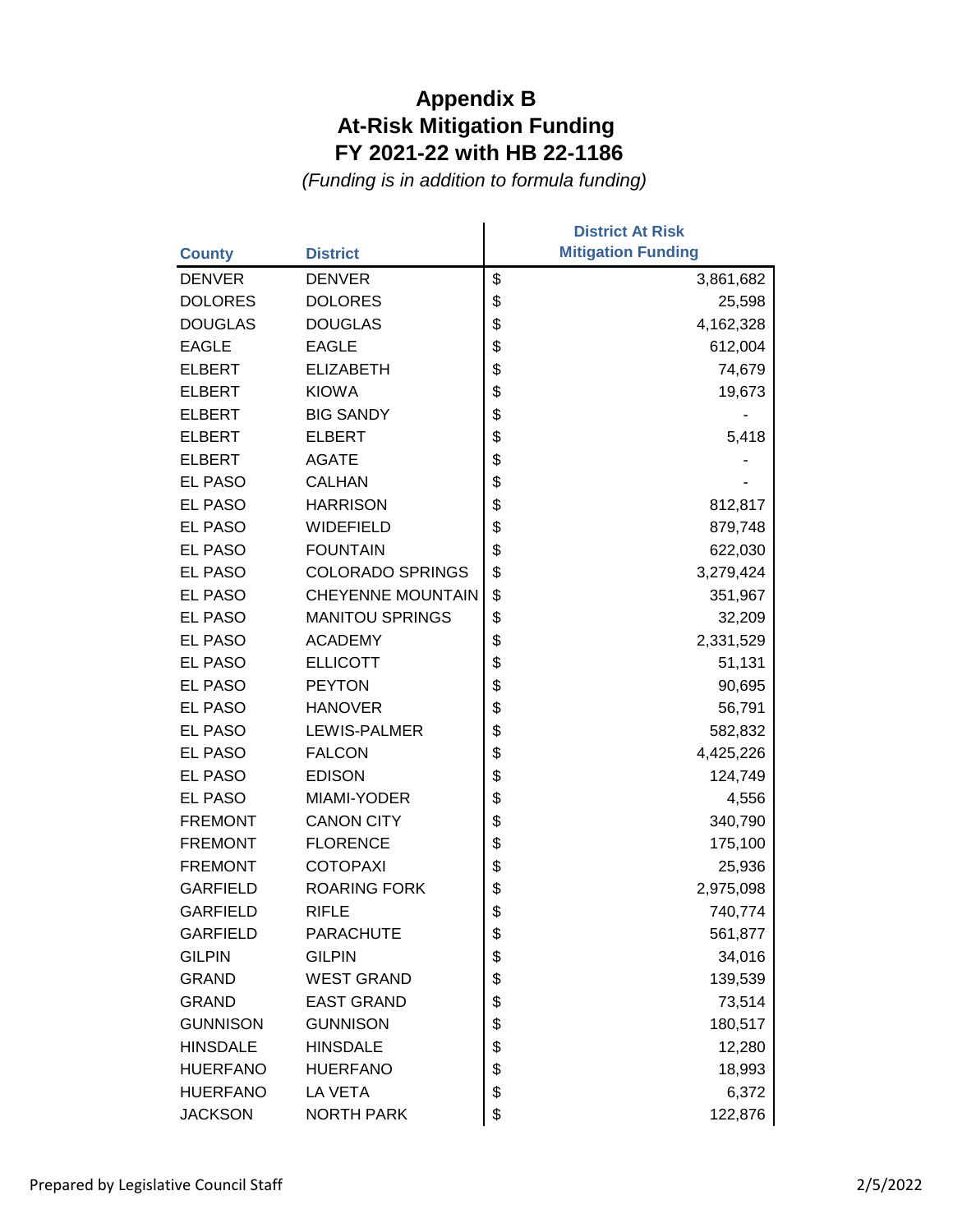|                   |                    | <b>District At Risk</b>   |
|-------------------|--------------------|---------------------------|
| <b>County</b>     | <b>District</b>    | <b>Mitigation Funding</b> |
| <b>JEFFERSON</b>  | <b>JEFFERSON</b>   | \$<br>2,201,388           |
| <b>KIOWA</b>      | <b>EADS</b>        | \$<br>11,311              |
| <b>KIOWA</b>      | <b>PLAINVIEW</b>   | \$<br>2,281               |
| <b>KIT CARSON</b> | ARRIBA-FLAGLER     | \$<br>111,464             |
| <b>KIT CARSON</b> | <b>HI PLAINS</b>   | \$<br>26,712              |
| <b>KIT CARSON</b> | <b>STRATTON</b>    | \$<br>941                 |
| <b>KIT CARSON</b> | <b>BETHUNE</b>     | \$<br>37,045              |
| <b>KIT CARSON</b> | <b>BURLINGTON</b>  | \$                        |
| LAKE              | <b>LAKE</b>        | \$<br>189,048             |
| <b>LA PLATA</b>   | <b>DURANGO</b>     | \$<br>680,668             |
| LA PLATA          | <b>BAYFIELD</b>    | \$<br>179,497             |
| <b>LA PLATA</b>   | <b>IGNACIO</b>     | \$<br>219,152             |
| <b>LARIMER</b>    | <b>POUDRE</b>      | \$<br>3,069,636           |
| <b>LARIMER</b>    | <b>THOMPSON</b>    | \$<br>1,447,607           |
| <b>LARIMER</b>    | <b>ESTES PARK</b>  | \$                        |
| <b>LAS ANIMAS</b> | <b>TRINIDAD</b>    | \$<br>312,045             |
| <b>LAS ANIMAS</b> | <b>PRIMERO</b>     | \$<br>37,445              |
| <b>LAS ANIMAS</b> | <b>HOEHNE</b>      | \$<br>59,320              |
| <b>LAS ANIMAS</b> | <b>AGUILAR</b>     | \$<br>704                 |
| <b>LAS ANIMAS</b> | <b>BRANSON</b>     | \$<br>17,554              |
| <b>LAS ANIMAS</b> | <b>KIM</b>         | \$<br>9,485               |
| <b>LINCOLN</b>    | <b>GENOA-HUGO</b>  | \$<br>12,315              |
| <b>LINCOLN</b>    | <b>LIMON</b>       | \$<br>156,983             |
| <b>LINCOLN</b>    | <b>KARVAL</b>      | \$<br>1,136               |
| <b>LOGAN</b>      | <b>VALLEY</b>      | \$                        |
| <b>LOGAN</b>      | <b>FRENCHMAN</b>   | \$<br>56,681              |
| <b>LOGAN</b>      | <b>BUFFALO</b>     | \$                        |
| <b>LOGAN</b>      | PLATEAU            | \$<br>1,876               |
| <b>MESA</b>       | <b>DEBEQUE</b>     | \$<br>17,793              |
| <b>MESA</b>       | PLATEAU VALLEY     | \$<br>55,129              |
| <b>MESA</b>       | <b>MESA VALLEY</b> | \$<br>2,096,912           |
| <b>MINERAL</b>    | <b>CREEDE</b>      | \$<br>37,050              |
| <b>MOFFAT</b>     | <b>MOFFAT</b>      | \$<br>198,832             |
| <b>MONTEZUMA</b>  | <b>MONTEZUMA</b>   | \$<br>32,447              |
| <b>MONTEZUMA</b>  | <b>DOLORES</b>     | \$<br>89,165              |
| <b>MONTEZUMA</b>  | <b>MANCOS</b>      | \$<br>19,168              |
| <b>MONTROSE</b>   | <b>MONTROSE</b>    | \$<br>198,604             |
| <b>MONTROSE</b>   | <b>WEST END</b>    | \$<br>12,580              |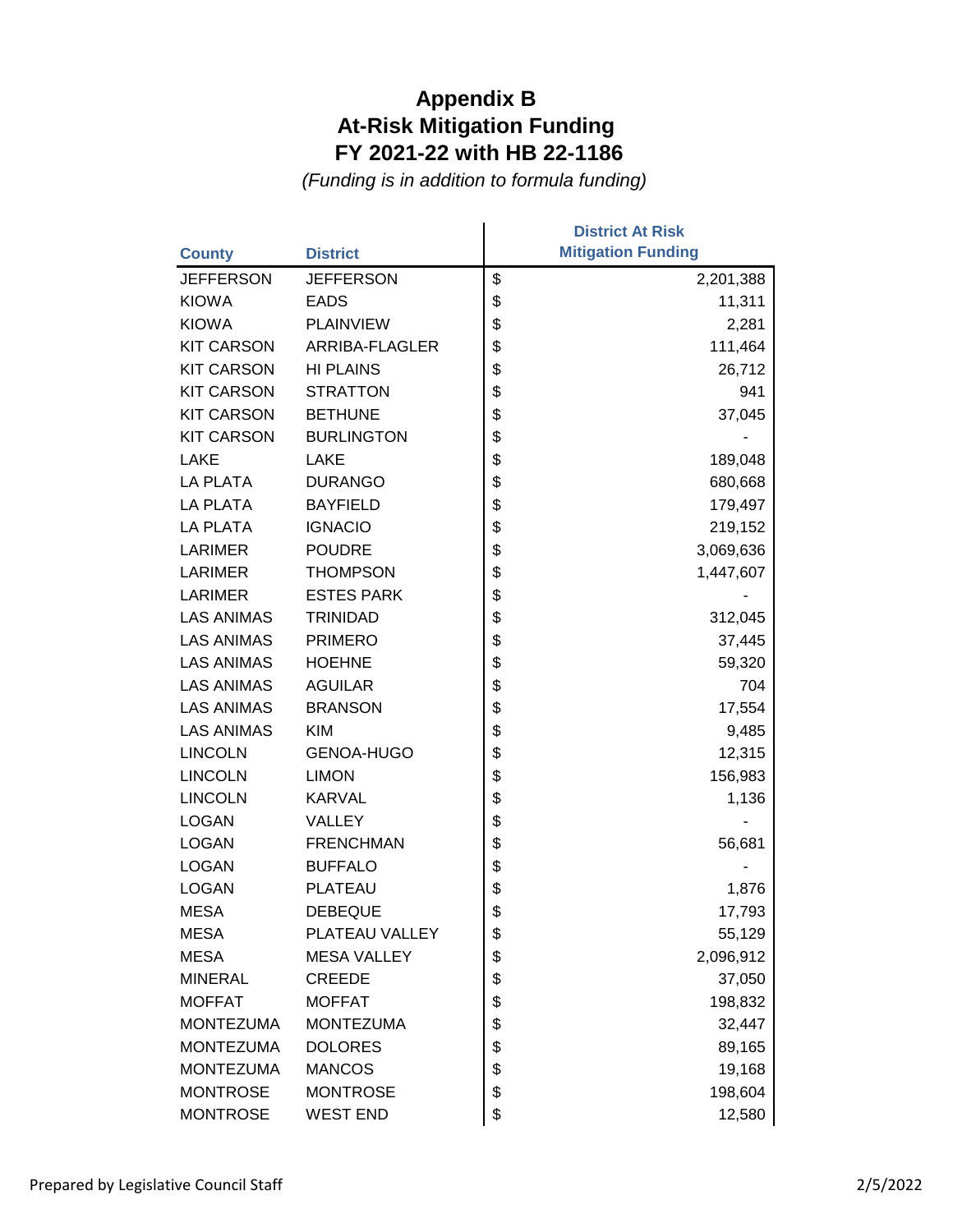|                   |                          | <b>District At Risk</b>   |
|-------------------|--------------------------|---------------------------|
| <b>County</b>     | <b>District</b>          | <b>Mitigation Funding</b> |
| <b>MORGAN</b>     | <b>BRUSH</b>             | \$<br>117,008             |
| <b>MORGAN</b>     | FT. MORGAN               | \$<br>591,377             |
| <b>MORGAN</b>     | WELDON                   | \$                        |
| <b>MORGAN</b>     | <b>WIGGINS</b>           | \$<br>226,703             |
| <b>OTERO</b>      | <b>EAST OTERO</b>        | \$<br>13,821              |
| <b>OTERO</b>      | <b>ROCKY FORD</b>        | \$                        |
| <b>OTERO</b>      | <b>MANZANOLA</b>         | \$<br>17,653              |
| <b>OTERO</b>      | <b>FOWLER</b>            | \$<br>16,206              |
| <b>OTERO</b>      | <b>CHERAW</b>            | \$<br>11,850              |
| <b>OTERO</b>      | <b>SWINK</b>             | \$                        |
| <b>OURAY</b>      | <b>OURAY</b>             | \$<br>30,995              |
| <b>OURAY</b>      | <b>RIDGWAY</b>           | \$<br>111,156             |
| <b>PARK</b>       | PLATTE CANYON            | \$<br>50,597              |
| <b>PARK</b>       | <b>PARK</b>              | \$<br>41,725              |
| <b>PHILLIPS</b>   | <b>HOLYOKE</b>           | \$<br>59,966              |
| <b>PHILLIPS</b>   | <b>HAXTUN</b>            | \$<br>8,222               |
| <b>PITKIN</b>     | <b>ASPEN</b>             | \$<br>26,484              |
| <b>PROWERS</b>    | <b>GRANADA</b>           | \$<br>16,360              |
| <b>PROWERS</b>    | <b>LAMAR</b>             | \$<br>68,936              |
| <b>PROWERS</b>    | <b>HOLLY</b>             | \$<br>17,983              |
| <b>PROWERS</b>    | <b>WILEY</b>             | \$                        |
| <b>PUEBLO</b>     | PUEBLO CITY              | \$<br>287,006             |
| <b>PUEBLO</b>     | PUEBLO RURAL             | \$<br>948,311             |
| RIO BLANCO        | <b>MEEKER</b>            | \$<br>39,710              |
| RIO BLANCO        | <b>RANGELY</b>           | \$<br>2,175               |
| <b>RIO GRANDE</b> | <b>DEL NORTE</b>         | \$<br>8,005               |
| <b>RIO GRANDE</b> | <b>MONTE VISTA</b>       | \$<br>279,268             |
| <b>RIO GRANDE</b> | <b>SARGENT</b>           | \$<br>31,362              |
| <b>ROUTT</b>      | <b>HAYDEN</b>            | \$<br>1,098               |
| ROUTT             | <b>STEAMBOAT SPRINGS</b> | \$<br>283,336             |
| <b>ROUTT</b>      | <b>SOUTH ROUTT</b>       | \$<br>4,249               |
| <b>SAGUACHE</b>   | <b>MOUNTAIN VALLEY</b>   | \$<br>5,362               |
| <b>SAGUACHE</b>   | <b>MOFFAT</b>            | \$<br>140,084             |
| <b>SAGUACHE</b>   | <b>CENTER</b>            | \$<br>144,660             |
| <b>SAN JUAN</b>   | <b>SILVERTON</b>         | \$<br>7,732               |
| <b>SAN MIGUEL</b> | <b>TELLURIDE</b>         | \$<br>28,884              |
| <b>SAN MIGUEL</b> | <b>NORWOOD</b>           | \$<br>1,094               |
| <b>SEDGWICK</b>   | <b>JULESBURG</b>         | \$<br>99,992              |